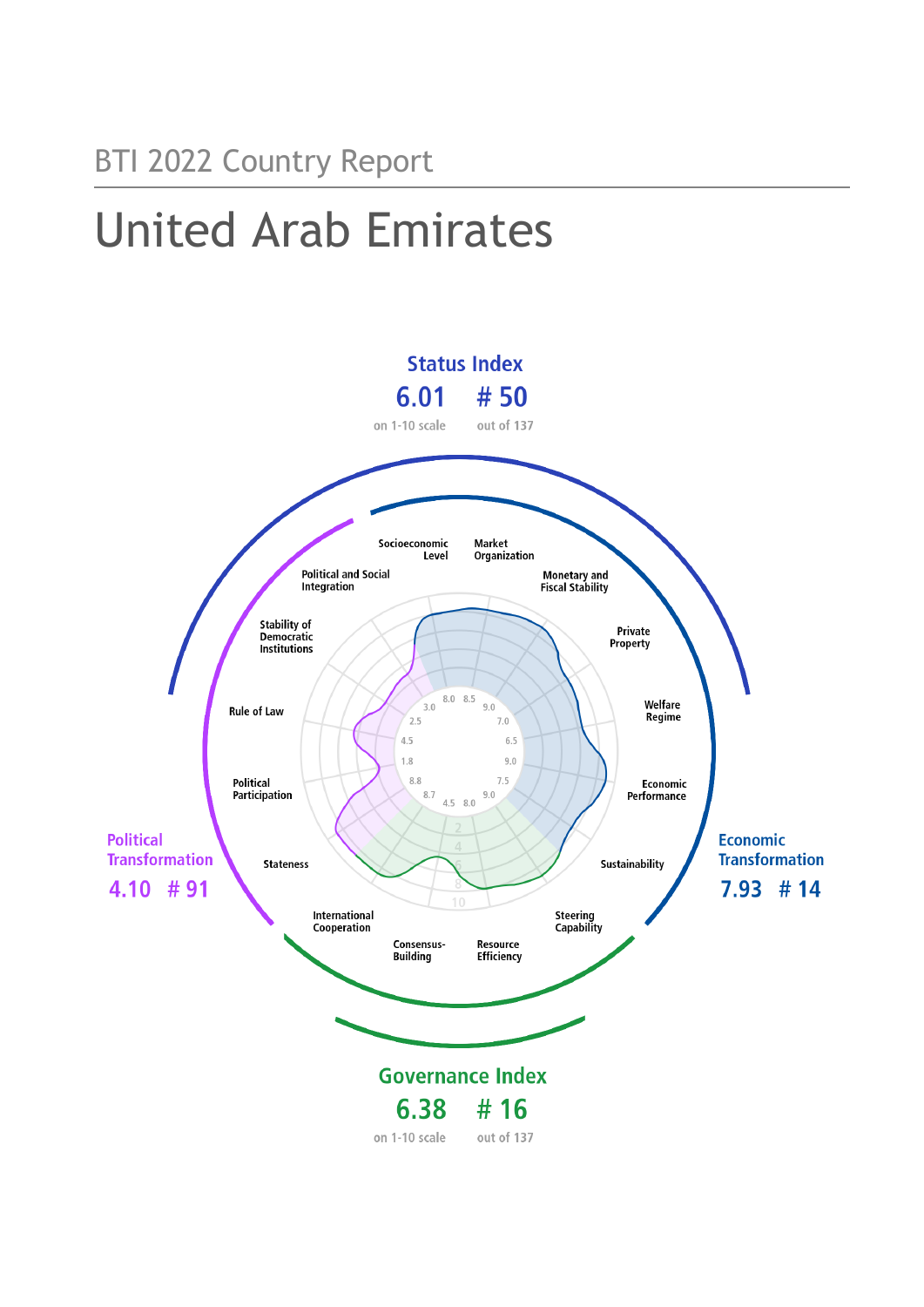This report is part of the **Bertelsmann Stiftung's Transformation Index (BTI) 2022**. It covers the period from February 1, 2019 to January 31, 2021. The BTI assesses the transformation toward democracy and a market economy as well as the quality of governance in 137 countries. More on the BTI at [https://www.bti-project.org.](https://www.bti-project.org/)

Please cite as follows: Bertelsmann Stiftung, BTI 2022 Country Report — United Arab Emirates. Gütersloh: Bertelsmann Stiftung, 2022.

This work is licensed under a **Creative Commons Attribution 4.0 International License**.

#### **Contact**

Bertelsmann Stiftung Carl-Bertelsmann-Strasse 256 33111 Gütersloh Germany

**Sabine Donner** Phone +49 5241 81 81501 sabine.donner@bertelsmann-stiftung.de

**Hauke Hartmann** Phone +49 5241 81 81389 hauke.hartmann@bertelsmann-stiftung.de

**Claudia Härterich** Phone +49 5241 81 81263 claudia.haerterich@bertelsmann-stiftung.de

**Sabine Steinkamp** Phone +49 5241 81 81507 sabine.steinkamp@bertelsmann-stiftung.de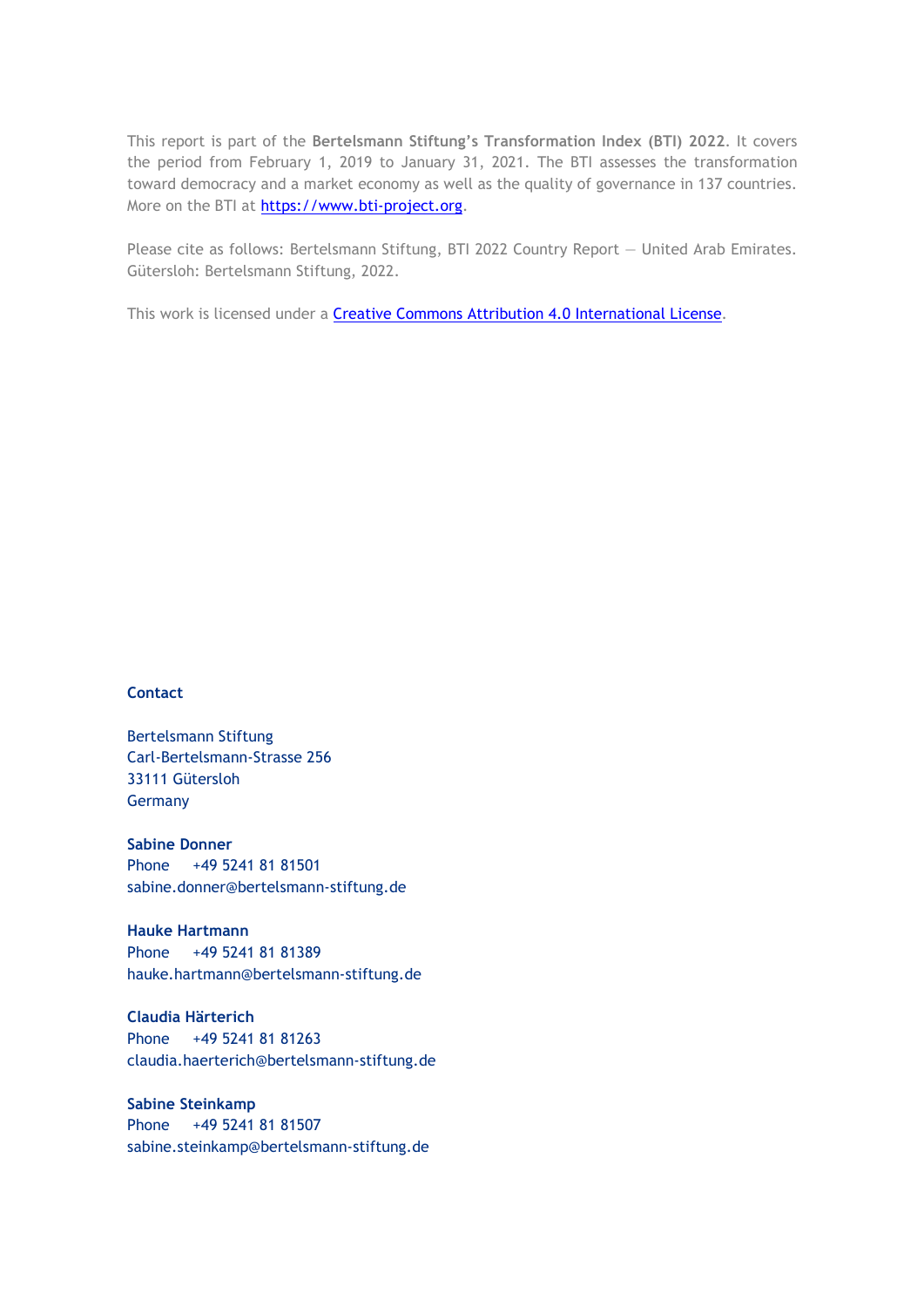#### **Key Indicators**

| Population<br>M          |        | 9.9  | HDI                            | 0.890 | GDP p.c., PPP $\ S$          |      |  |
|--------------------------|--------|------|--------------------------------|-------|------------------------------|------|--|
| Pop. growth <sup>1</sup> | % p.a. | 1.2  | HDI rank of 189                | 31    | Gini Index                   | 26.0 |  |
| Life expectancy          | vears  | 78.0 | UN Education Index             | 0.802 | $\%$<br>Poverty <sup>3</sup> | 0.0  |  |
| Urban population %       |        | 87.0 | Gender inequality <sup>2</sup> | 0.079 | Aid per capita S             |      |  |
|                          |        |      |                                |       |                              |      |  |

Sources (as of December 2021): The World Bank, World Development Indicators 2021 | UNDP, Human Development Report 2020. Footnotes: (1) Average annual growth rate. (2) Gender Inequality Index (GII). (3) Percentage of population living on less than \$3.20 a day at 2011 international prices.

## Executive Summary

In December 2021, the United Arab Emirates (UAE) will celebrate the Golden Jubilee, the 50th year of its independence. Since its establishment, the country has emerged as politically stable. Particularly in terms of moving toward a market economy, the UAE is considered a success story. On the foreign policy front, the UAE struggles to adapt to the volatility in the regional and international arena due to the changing nature of the U.S.'s role in the Middle East, the continued consequences of the Arab Spring revolts, and the repercussions of ongoing conflicts in the region, such as with Iran and those in Yemen, Syria, Iraq and Libya. Yet, the UAE has become a force to be reckoned with throughout the Middle East, even reaching into the Horn of Africa and the Eastern Mediterranean. Fully determined to expand the country's reach and influence, the New York Times in 2019 referred to the de facto leader of the UAE, Abu Dhabi Crown Prince Mohammed Bin Zayed Al Nahyan, as "the most powerful Arab ruler."

Given the ruling family's high degree of legitimacy, introducing democratic political reforms is not a priority agenda item. The eligible electorate for the country's parliament, the Federal National Council, was expanded for the last election in 2019 and now composes one-third of the national population. Yet, the parliament does not play any formal role in formulating, legislating or overseeing policy implementation. At the same time, a major overhaul of the country's Islamic personal laws was announced in November 2020, leading to a broadening of personal freedoms in an effort to increase the country's tolerance. Another significant milestone was the signing of the Abraham Accords to normalize relations with Israel. Subsequently, the UAE announced that the opening of the first synagogue in the country would occur in 2022. In contrast to these positive developments, the country continues to severely restrict any sort of political involvement and has taken hard steps against opposition elements or those who publicly criticize government policy. Association rights and freedom of expression remain tightly restricted, underpinned by omnipresent security forces and a widespread surveillance system.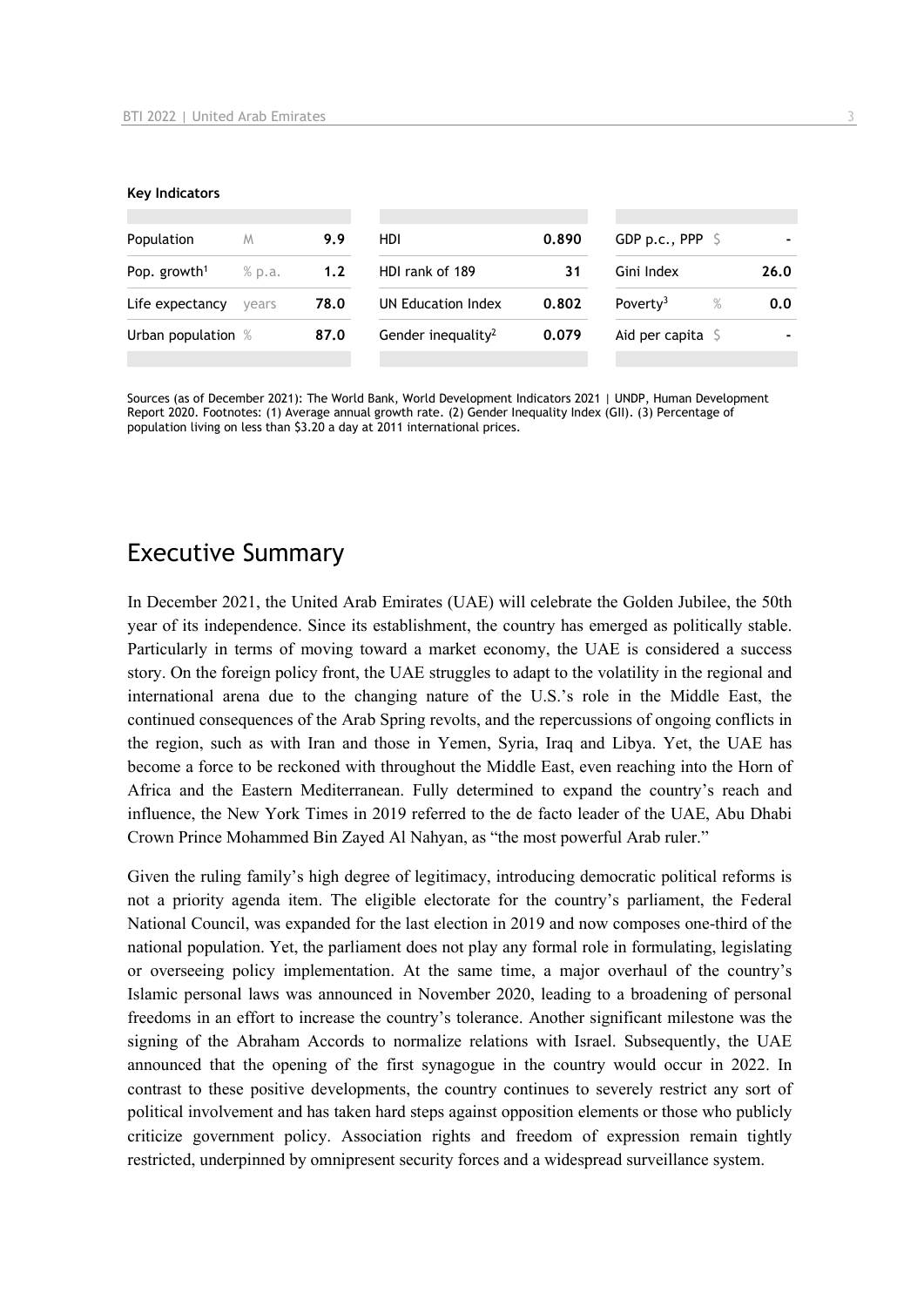The government's legitimacy is sustained by continued economic growth that makes progress visible for everyone to see. One direct result is that the UAE remains a destination of choice for work and living for significant numbers of youth from other Arab countries, as highlighted by the 2020 Arab Youth Survey. The government also places a premium on promoting innovation and best practices and does not shy away from introducing new ideas to stimulate progress. One example of this is the April 2019 establishment of a Ministry of Possibilities, a virtual ministry "created to incubate and solve the systemic impossibilities of government." The idea is to develop innovative methods and cutting-edge solutions to critical issues that will government performance in the future. In 2020, the government also launched the Next 50 campaign encouraging public participation in shaping the future of the UAE. The COVID-19 pandemic impacted the country's economy, although the consequences have been minimal, indicating strong financial and market fundamentals. In terms of its health response, the UAE has emerged as a leader in both its testing and vaccinations strategies.

One major drawback continues to be the volatile regional environment. While the crisis within the Gulf Cooperation Council (GCC) was resolved at the January 2021 summit meeting, resulting in the re-establishment of diplomatic and economic ties with Qatar, issues of lingering mistrust prevent a full reconciliation taking place right away. The UAE's involvement in regional conflicts, such as those in Yemen and Libya, also continue to draw international criticism that somewhat tarnished the UAE's overall reputation. The decision to withdraw its troops from Yemen and call for a political settlement are seen as step in the right direction. At the same time, its continued support for local militias in Yemen highlights that the UAE government will pro-actively pursue and defend what it considers its national interests. With the future of the regional order in transition, this is likely to be an issue that will disproportionally pre-occupy the government's attention, at times impacting the country's overall economic and social progress.

## History and Characteristics of Transformation

The United Arab Emirates is a federation of seven emirates that was established on December 2, 1971, with Ras al-Khaimah as the last and seventh emirate joining in early 1972. Given the historical animosity that characterized the relationship between the tribal regions of southeastern Arabia, the UAE was initially given little chance of survival as a federation. Yet, in large part due to the leadership of Shaikh Zayed Bin Sultan Al Nahyan, who served as the UAE's first president from 1971 until his passing in 2015, the notion of a viable nation materialized over time. It has since become the only successful federal experiment in the Arab world.

The success and resilience of the UAE is largely due to the way the government has been structured. Apart from policy areas such as foreign policy and national security, the constitution – initially provisional and only made permanent in 1996 – gave the individual seven emirates the right to decide on issues of local administration, economic and social policy, and even gave each emirate control over their own mineral and oil wealth. This arrangement assured each constituent emirate that the larger federal entity represented a distinct net benefit with respect to individual sustainability and prosperity.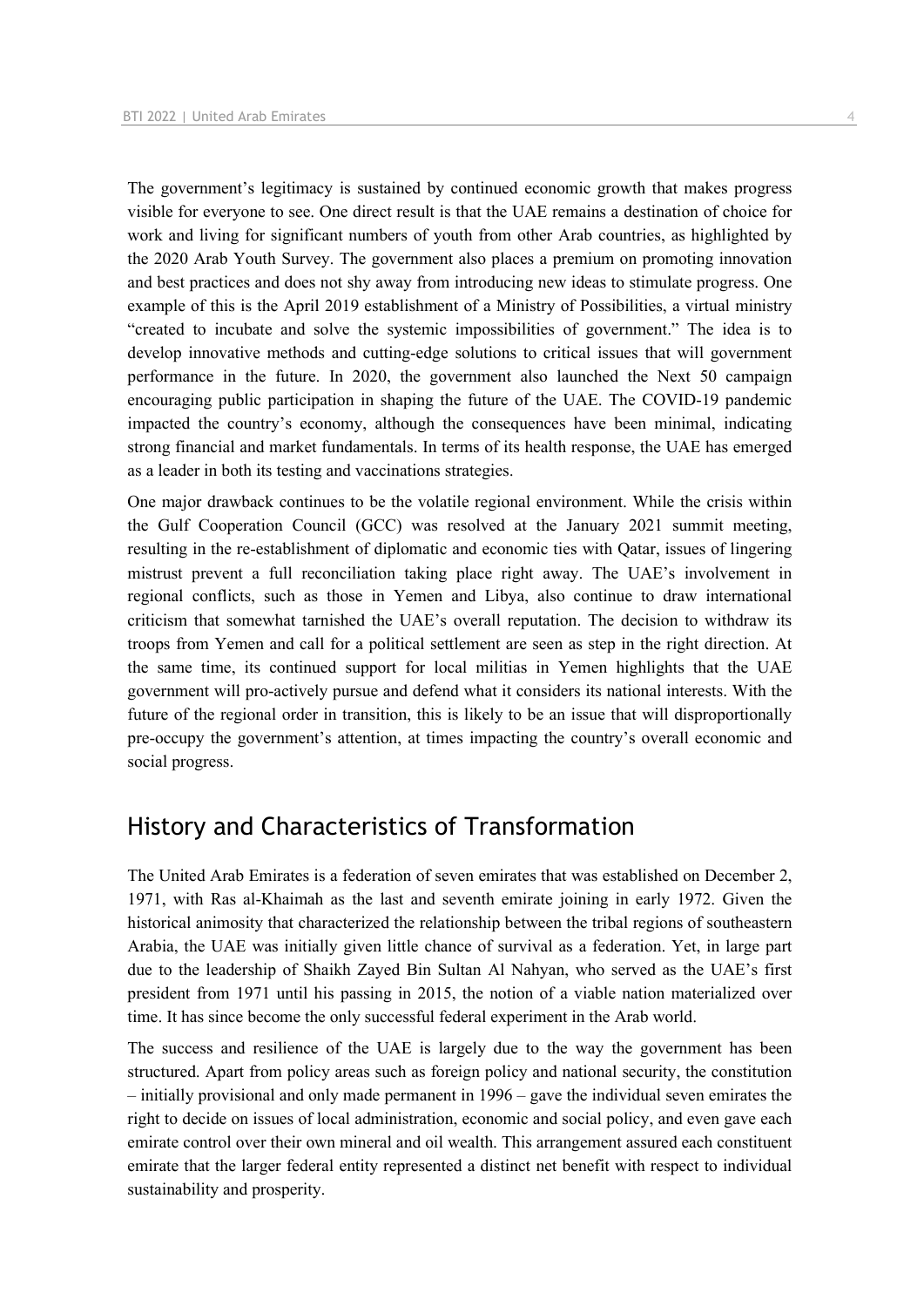Over time, there has been a steady expansion of federal jurisdiction in areas where it has been deemed functionally necessary. In 1997, the emirates dissolved their individual defense forces and joined them under one central command. Similar consolidation has occurred with respect to labor, economic and educational policies. Campaigns specifically targeting a strengthened identification with the nation-state and UAE identity were introduced in 2006. These efforts have included heightened celebrations of the country's annual independence day and the introduction of a UAE National Service Law in 2014.

The UAE's political system remains defined by the traditional patriarchal style of leadership that is comprised of political loyalties structured around the country's various tribal elements. On the federal level, the Supreme Council, which is comprised of the rulers of each of the seven emirates, is the highest executive and legislative authority. The country's president is the ruler of Abu Dhabi, the largest emirate both in terms of size and wealth which, as a result, assumes the "natural" leadership role within the UAE. Other emirates, particularly the second-largest emirate of Dubai, can nonetheless influence the decision-making process.

The UAE has emerged as a regional leader in several areas but is particularly relevant in terms of economic and social development. Backed by the world's eighth-largest oil reserves and a small national population (UAE nationals comprise approx. 15% of the total population of 9.8 million or slightly more than 1.4 million), the UAE has seen its GDP rise from \$46 billion in 1995 to \$412.4 billion in 2019. Driven in particular by high earnings from oil in the decade from 2004 to 2014, the UAE has invested smartly in infrastructure and services, not only creating a modern country with all the amenities found in Western industrialized societies but also diversifying its economy to the point that the non-oil sectors account for 70% of the country's GDP. Thanks to its diversified economy, the decline in oil prices starting at the end of 2014 has had a relatively small impact on the country's overall economic situation.

Both its economic growth and political consolidation is driven by the UAE leadership's determined commitment to play an active role in globalization while using the country's considerable oil wealth to sustain further overall development and facilitate economic diversification efforts. The indirect result has been the gradual implementation of and adjustment to fair economic practices, and an increased willingness to abide by legal standards governing business transactions.

As the ruling families in the UAE enjoy a high degree of legitimacy, there has been little impetus to diversify the political system and expand participatory mechanisms for the Emirati population. While the institutional capacity of governmental organs is continually increased and improved, decision-making in the end remains completely centralized. Public attempts to petition the state are immediately quelled. Internal security services are omnipresent and current legislation forbids any criticism of the state or anything that can be classified as harming the reputation of the country. Since the outbreak of the Arab Spring protests in 2011, the UAE leadership has taken a determined stance against all forces associated with political Islam seeing such movements as a direct threat to the stability of the country and the wider region. This has also led to the UAE increasing its involvement in regional affairs and its willingness to take a more confrontational approach to protecting what it considers to be its national interests. In particular, the UAE involvement in Yemen and Libya has led to increased criticism of its position.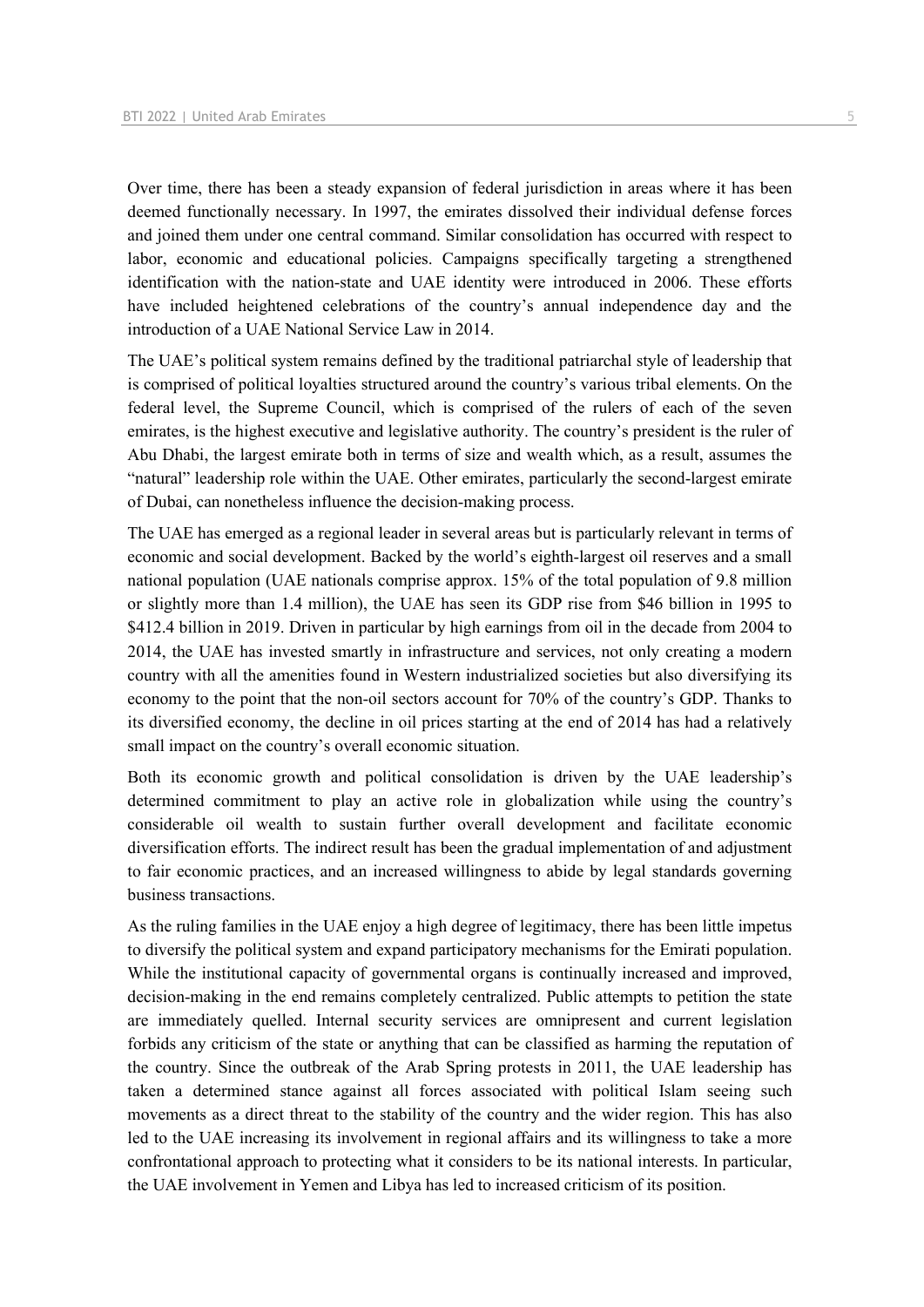Overall, the UAE continues to face the challenge of balancing domestic economic and social reforms while managing criticism – both within and outside the country's borders – of its centralized political system and foreign policies.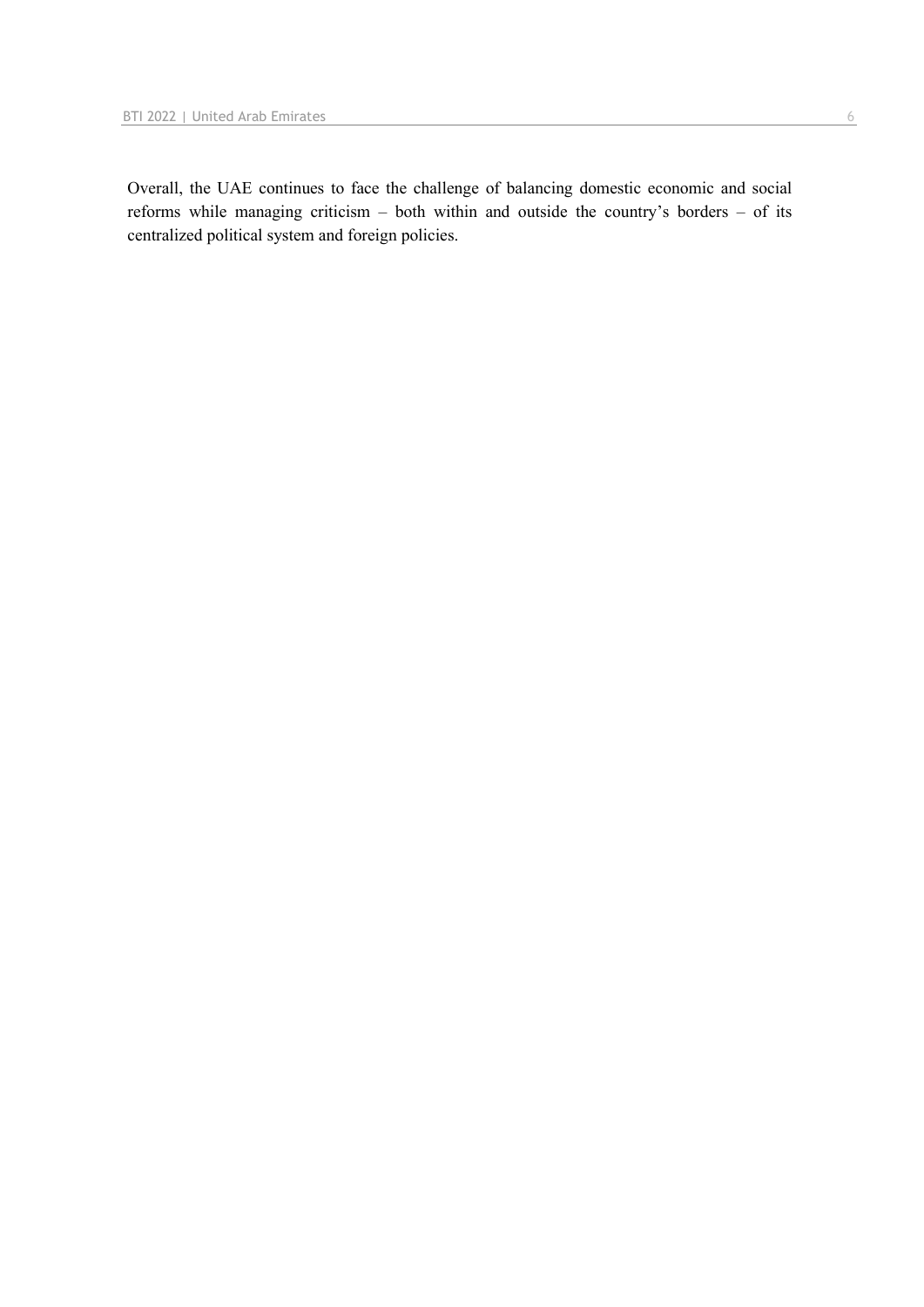The BTI combines text analysis and numerical assessments. The score for each question is provided below its respective title. The scale ranges from 1 (worst) to 10 (best).

## Transformation Status

## I. Political Transformation

#### **1 | Stateness**

The UAE state maintains a complete monopoly on the use of force across its territory through various institutions. As has been the case in previous years, there was no threat to the UAE's stability in 2019 or 2020. The launching of missiles in the direction of UAE territory by the Houthis in Yemen was the only attempt to threaten the country's sovereignty, but this is an external and not an internal threat. Due to both extensive investment in staffing and technology, security services are omnipresent and regularly undertake actions against anyone suspected of potentially undermining the stability of the country, often pre-emptively. Particular attention is paid to individuals or groups with an Islamist background, such as al-Islah, the UAE's branch of the Muslim Brotherhood. While UAE nationals are given long prison sentences or have their citizenship taken away, foreigners are either jailed, swiftly deported or both, if they are suspected of engaging in any activity that could harm the country in any way.

UAE nationals accept the nation-state as legitimate almost without exception. In addition, there exists broad agreement as to the concept of citizenship and who has the right to be a UAE citizen. Divergence exists when it comes to obtaining citizenship outside of birth. In principle, while citizenship is available to foreigners who have lived in the UAE for a minimum of 20 years, there is no institutional mechanism for being naturalized.

Instead, most naturalizations take place on the whim of the leadership on an individual basis, meaning that the process itself is highly arbitrary. A proposal to the UAE citizenship law was put forward in September 2020 such that the UAE would consider offering citizenship to foreigners with particular qualifications deemed necessary to the country. The proposal seeks to address the demographic imbalance between nationals and non-nationals and allows individuals to keep their original nationality. In 2019, the UAE also announced citizenship for 3,354 children born of Emirati mothers and foreign fathers.

#### Question Score

Monopoly on the use of force 10



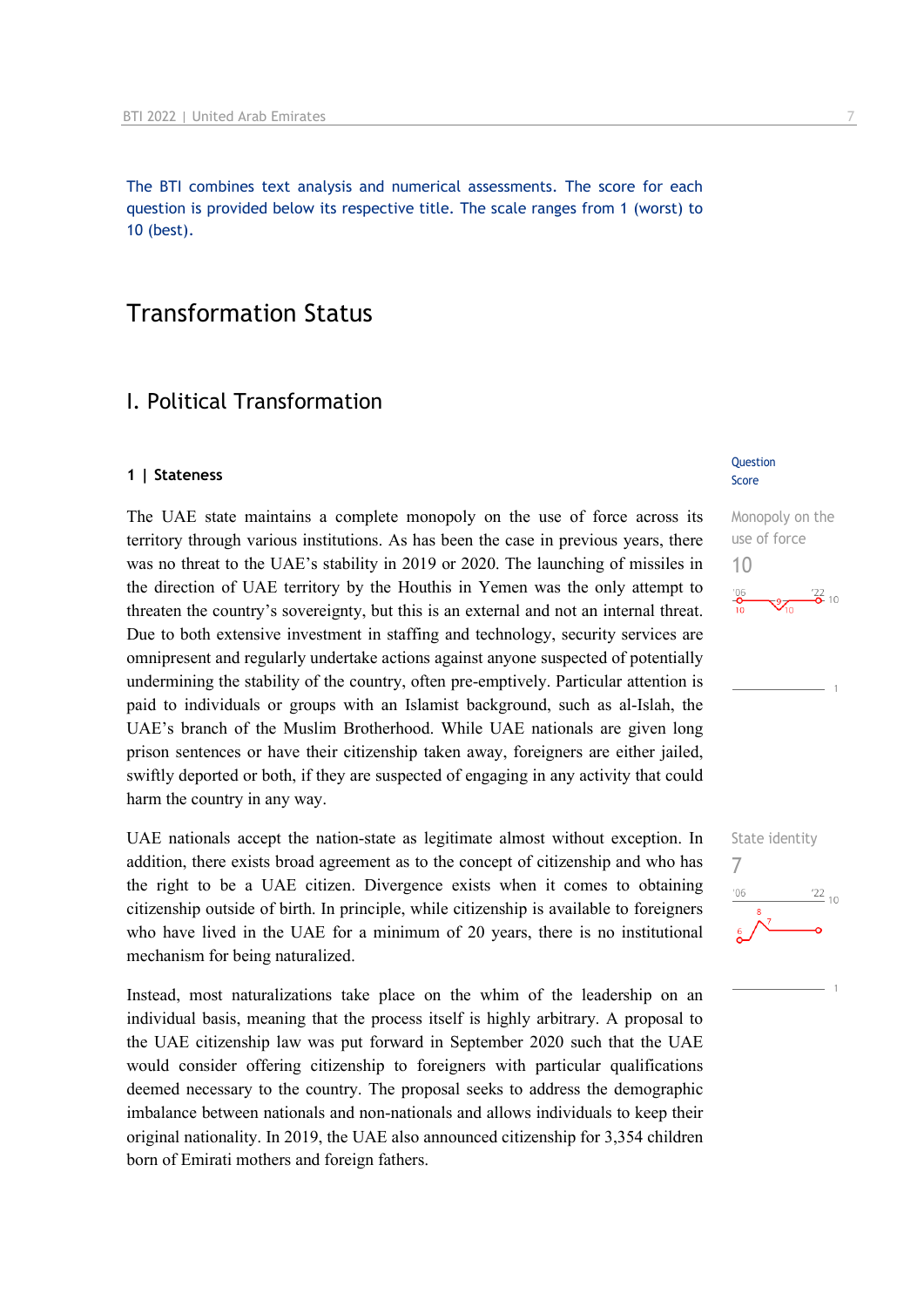While Article 14 of the constitution specifically guarantees "equality for all before the law, without distinction between citizens on the basis of race, nationality, religion or social status," there are unspoken and undefined criteria according to which ethnic or religious minorities are denied aspects of their civil rights as citizens of the country, for example, in terms of access to employment in sensitive areas, such as the security services. The UAE has in the past also stripped its own nationals of their citizenship for engaging in what have been deemed illegal political activities, such as membership in the banned al-Islah group. There also continue to be differences between those who can demonstrate Emirati descent and those who have been naturalized, for example, when it comes to being eligible for UAE federal government benefits.

A national service program was introduced in 2014, under which all UAE male nationals aged 18 – 30 are required to undertake military service. Females may sign up voluntarily as can males between the ages of 30 and 40. With this, the government has further tried to assert its authority, using the national service as a means to instill values of national identity and service to the state.

The UAE legal system is based both on civil laws and Islamic legislation. While the state functions as a secular order with modern institutions, the ruling elite uses Islam as a basis of legitimacy, and has thus, in one form or another, integrated religious dogmas into the legal and political sphere. Islamic Shariah courts play a role in personal status cases, but also deal with criminal cases and labor and commercial disputes. In November 2020, the UAE announced a major overhaul of the country's Islamic personal laws including, for example, allowing unmarried couples to cohabitate, loosening alcohol restrictions and criminalizing "honor killings." The reform allows foreign residents to avoid Islamic Shariah courts on issues such as marriage, divorce and inheritance. At the same time, UAE authorities issue strong moral guidelines for public behavior and appearance, which at times causes tourists and residents, primarily Western, to run afoul of the law.

Due to the fact that the majority of the population is composed of expatriates, the UAE has taken numerous initiatives to promote a culturally tolerant society. In addition to creating the post of minister of tolerance at the cabinet level, Christian churches, a Hindu temple and a Sikh Gurdwara exist in the country. The year 2019 was officially designated the Year of Tolerance and included the visit by Pope Francis, the first visit by a pope to the Arabian Peninsula. During this visit in February 2019, the "Document on Human Fraternity for World Peace and Living Together" was signed by the pope and the Muslim Council of Elders. A new multifaith complex, which will include the country's first synagogue, is slated to open in 2022. The UAE also takes a very strict stance against extremism. It is a member of the international coalition against the Islamic State (IS) group and numerous organizations and programs have been set up to counter violent extremism in all of its forms. Groups like the Muslim Brotherhood are seen as a threat to the viability

No interference of religious dogmas 8 $\frac{22}{10}$  $-06$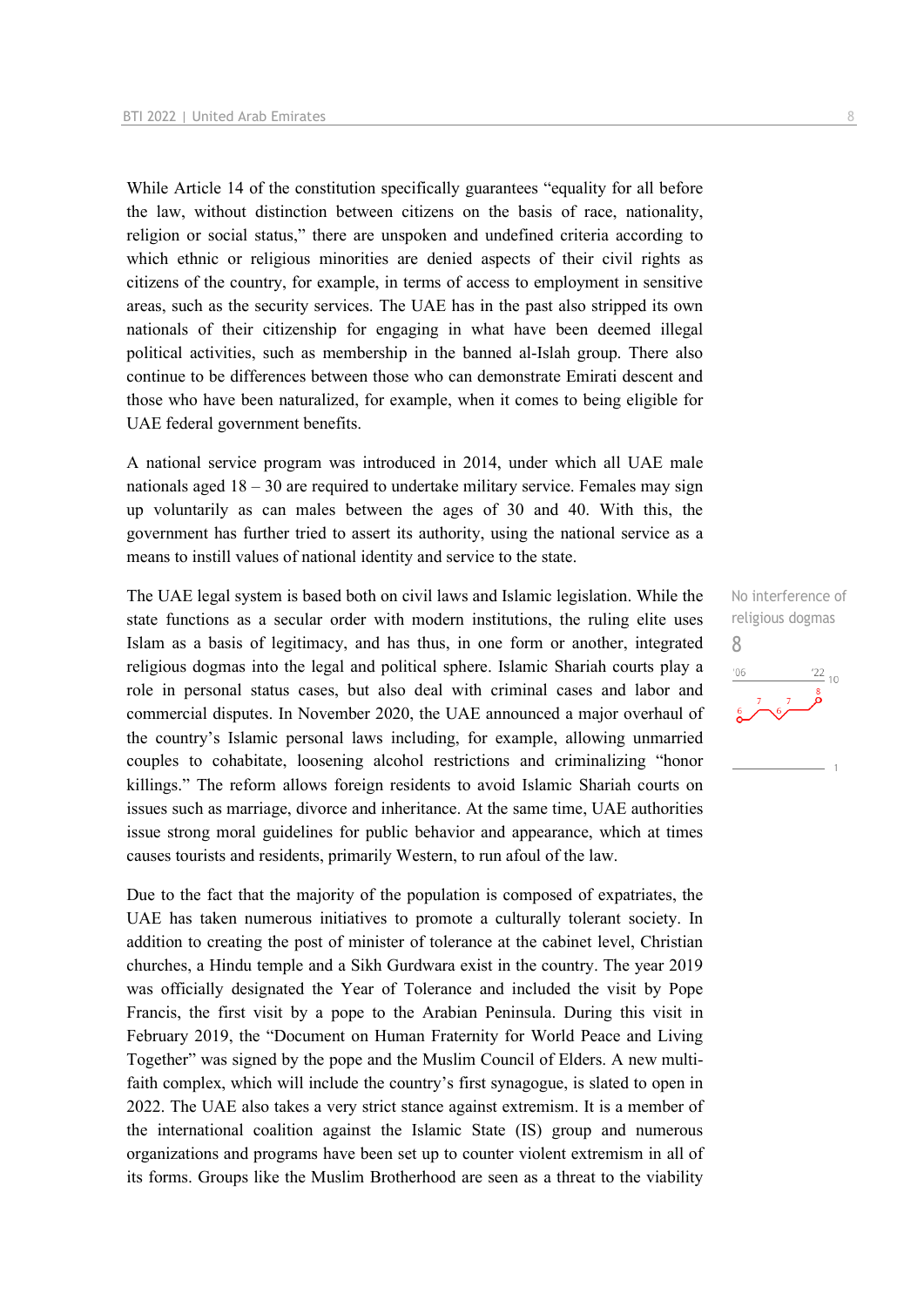of Middle Eastern governments and are actively combated through the UAE's foreign and security policies. Overall, religious dogmas in the UAE have little impact on the practical process of governance.

In the UAE, a sophisticated and differentiated administration, which is able to provide all basic public services, exists throughout the country. Access to sanitation (98%) and improved water sources (100%) are universal.

There are continued efforts by government agencies to improve and expand on currently available services. Initiatives and programs announced during the 2019 – 2020 period include a Policy for Advanced Industries, a Cybersecurity Strategy, a National Behavioral Reward Program, and a National Strategy for Well-Being 2031. In addition to federal programs, numerous initiatives also continue to be put forward at the individual emirate level. Progress toward the "National Vision 2021," a national planning document issued in 2010 outlining 12 key performance indicators centered around six clusters (cohesive society and preserved identity, safe public and fair judiciary, competitive knowledge economy, first-rate education system, world-class health care, and sustainable environment and infrastructure) has been regularly measured through executive committees and government policy reviews.

The COVID-19 pandemic caused some initial disruptions in several administrative services, but the government quickly overcame obstacles and shortages. The UAE was among the first countries to follow WHO protocol on COVID-19 and set up a Crisis Recovery Management and Governance Committee to deal with issues as they arose. Specific steps were taken to repatriate foreign workers wanting to return home and citizens who were stuck abroad due to travel restrictions. Visa expiration rules and fines were also adjusted. Particular attention was paid to ensuring imports of foods, given the UAE's dependence on imported goods. Due to its widespread testing and early involvement in vaccine development, the country quickly implemented a vaccination strategy at the end of 2020 and early 2021 once vaccines became available.

The government's clearly stated objective is to position the UAE as one of the top 10 countries worldwide in GNI per capita, as part of the Global Competitiveness Index, and the Global Entrepreneurship and Development Index. The UAE State Audit Institution is tasked with ensuring that government departments are managed efficiently, and a "Star System Rating" has been introduced to assess government performance.

Basic administration 10

 $\frac{22}{2}$  10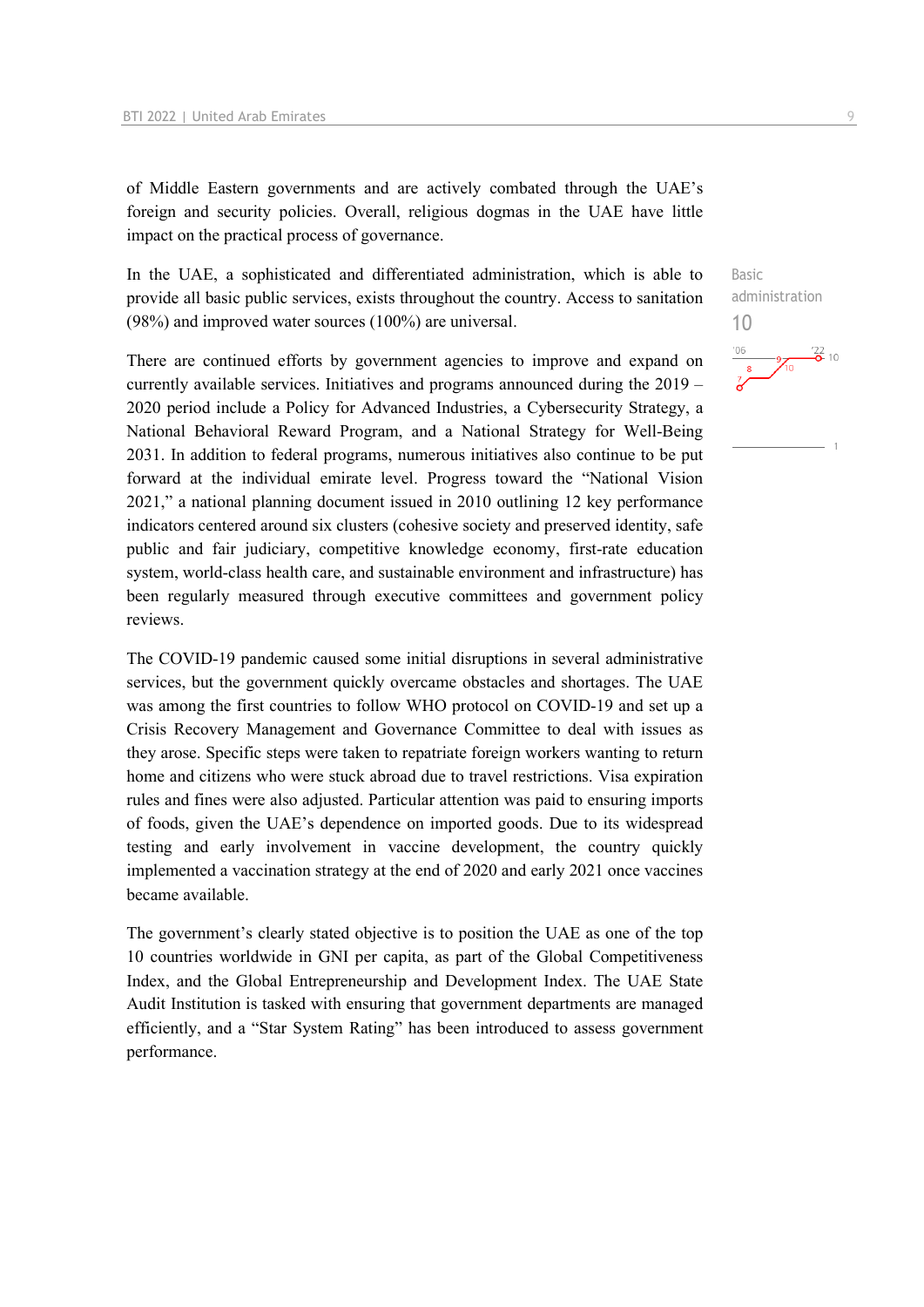#### **2 | Political Participation**

The UAE does not conduct elections at the executive level meaning that citizens do not have the right to change their government. Each of the seven individual emirates is ruled by a hereditary family with the leader chosen from among the tribe's family members. The Supreme Federal Council, the highest federal authority, is comprised of the rulers of the seven emirates and chooses the president of the country.

Legislature elections are held for the Federal National Council (FNC). The FNC's powers are limited, with its official mandate being to deliberate over certain aspects of legislation. Thus, the FNC does not act as a balance to the government's executive functions. Elections to the FNC were introduced in 2006 with the last election held in October 2019. These elections are restricted at two levels. For one, citizens only elect half the candidates in their emirate, with the other half appointed by the respective ruling family. Second, the electorate is selected among designated UAE nationals who are then allowed to vote for the candidates. While the size of the eligible electorate was increased from approximately 225,000 voters in 2015 to 337,000 voters in 2019, this still means that only slightly more than one-third of UAE nationals were eligible to vote. Of that number, just 35% actually cast a ballot in the October 2019 election.

Overall, elections are carried out on the basis of executive decrees, given that a formal election law to guide the electoral processes has not been issued. At the same time, by mandating in 2019 that 50% of FNC members should be women, the UAE has achieved gender parity in parliament and continued the process of female empowerment. Still, expanding participatory political rights is advancing slowly and not a priority in the government's agenda.

The UAE rulers' supreme decision-making powers and their ability to govern without restrictions have remained stable since the country's independence in 1971. The ruling arrangements remain hereditary and there are no indications that any form of elected government will be introduced. The combination of a small national population (UAE nationals make up approximately 1.4 million of the total population of 9.8 million), significant financial resources (GDP per capita of more than \$43,000), and the fact that the government has implemented a wide-ranging modernization program from which the population has benefited, extends the ruling families a very high degree of legitimacy, culminating in a strong societal consensus regarding their right to govern. While actual decision-making is highly centralized, ruling families continue to operate on some consensus basis meaning that general societal considerations (e.g., the interests of business families, tribal issues) are taken into account. The fact that the ruling families are not democratically elected has in no way impacted their ability to govern.

Free and fair elections 2  $'06$  $122_{10}$ 



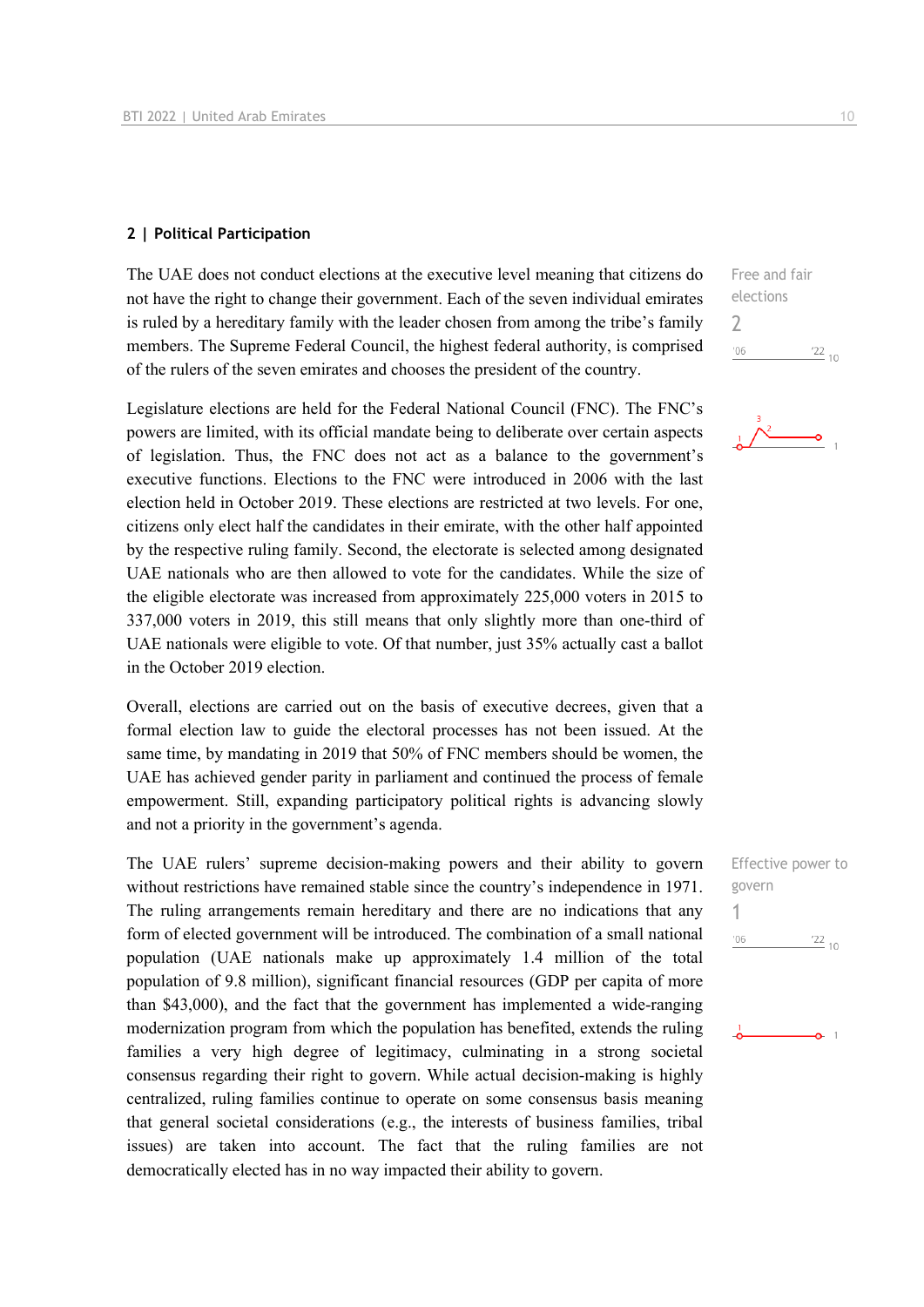While elected bodies such as the Federal National Council have limited influence, they can place issues on the public agenda to which the government then has to respond. During the 7th legislative session from November 2019 to June 2020, the FNC proposed 15 draft laws for consideration by the government.

The UAE constitution explicitly recognizes the right of assembly (Article 33); however, the government imposes severe restrictions on both the rights of assembly and association. Political organizations, political parties and trade unions are illegal. Permission is required before organizing public activities or joining regional and global networks, and the government regularly monitors all private activities of association members. Since 2011, numerous organizations have been dissolved or banned and other have seen their executive boards replaced with government appointees, for example the Jurists Association and the Teachers Association.

Members of the local Muslim Brotherhood al-Islah group have been sentenced to long terms in prison for endangering the security of the country. National as well as foreign citizens are detained using the country's broad anti-terrorism legislation. For migrant workers, strikes are usually dealt with harshly, with strike leaders imprisoned and deported after serving their sentences. Any attempts to organize are dealt with before they can gather momentum, backed by a pervasive surveillance operation.

During 2019 and 2020, there were no instances of large gatherings to which the government was forced to respond. This is largely due to the overall stability of the country, but also because the COVID-19 pandemic focused attention on combating the virus. A few protests by workers not receiving their salaries were resolved with quick government intervention and by non-government support groups providing assistance.

The UAE constitution guarantees all citizens "freedom to hold opinions and expression of the same" as well as "freedom of communication." Yet, reality is quite different. In January 2021, Human Rights Watch cited a "fierce intolerance" prevalent in the country, citing in particular the detention and sentencing of activists like Ahmad al-Mansour and Nasser bin Ghaith. Current laws prohibit criticism of the ruler and any speech that may encourage or create unrest, which includes anything judged as "damaging to the reputation of the country." Censorship including self-censorship is widespread with the result that the UAE only receives a low performance score of 0.06 out of 1.0 on the issue of media scrutiny in the 2019 Global State of Democracy Index. The country is ranked 131st out of 180 countries in the 2020 World Press Freedom Index, a decline of three places since the 2018 report. Anti-terrorism legislation provides for the death penalty or life sentence for any act judged to have been intended "to undermine the stability, safety, unity, sovereignty or security of the state."

Association / assembly rights  $\overline{\phantom{0}}$  $^{\prime}06$  $\frac{22}{10}$ 



Freedom of expression  $\overline{\phantom{a}}$  $06'$  $\frac{22}{10}$ 

 $\frac{1}{2}$   $\frac{1}{2}$   $\frac{3}{2}$   $\frac{3}{2}$   $\frac{3}{2}$   $\frac{3}{2}$   $\frac{3}{2}$   $\frac{3}{2}$   $\frac{3}{2}$   $\frac{3}{2}$   $\frac{3}{2}$   $\frac{3}{2}$   $\frac{3}{2}$   $\frac{3}{2}$   $\frac{3}{2}$   $\frac{3}{2}$   $\frac{3}{2}$   $\frac{3}{2}$   $\frac{3}{2}$   $\frac{3}{2}$   $\frac{3}{2}$   $\frac{3}{2}$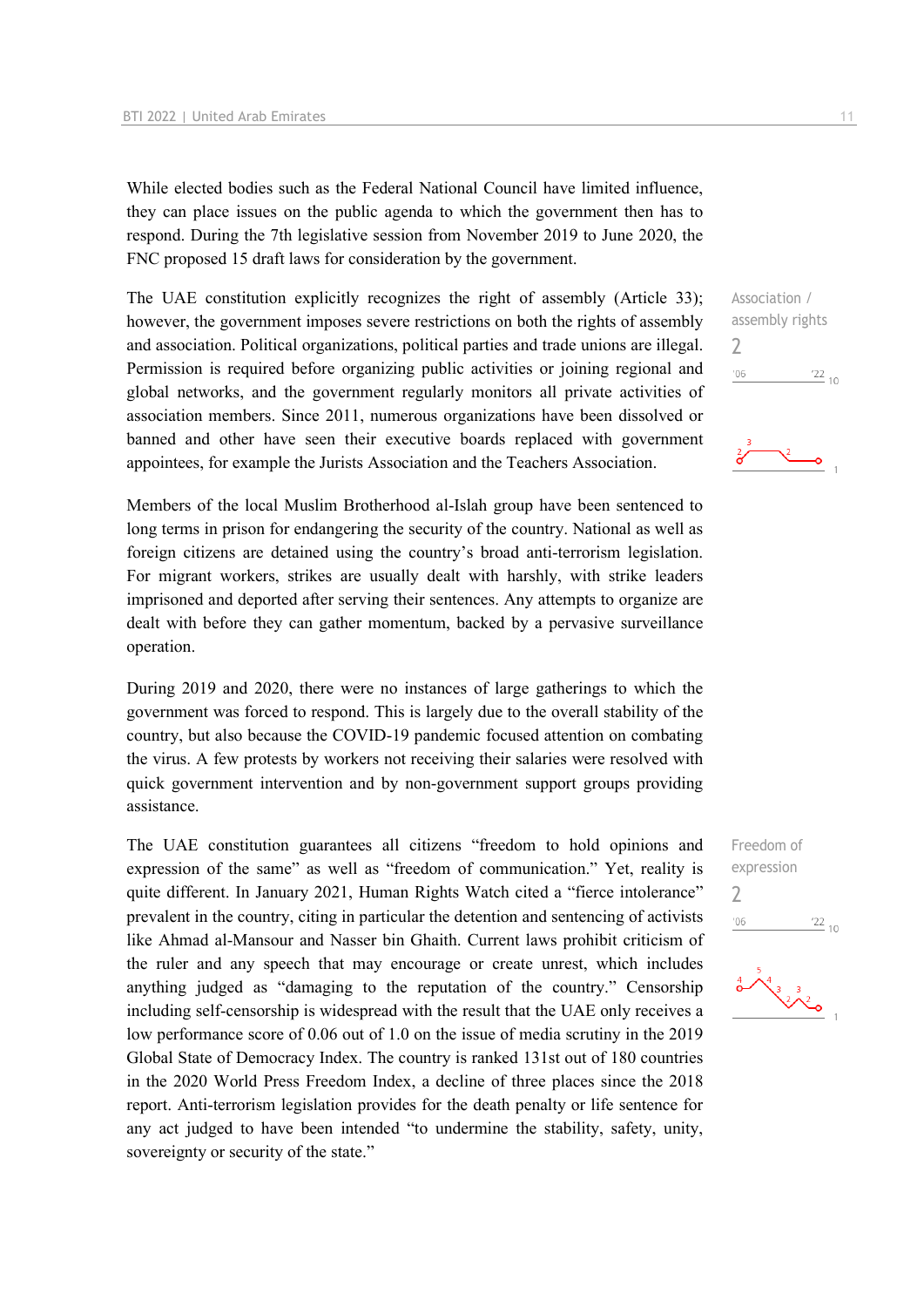UAE authorities also apply extensive surveillance technologies against activists, both domestic and foreign. The country has one of the highest concentrations of surveillance cameras in the world. These were installed with assistance from companies in China, Israel and the United States, for example. Numerous reports suggest that the UAE has also installed spyware on the mobile devices of journalists, and uses applications, such as ToTok, for various surveillance purposes. While there are no reports suggesting a further tightening of restrictions as a result of the COVID-19 pandemic, increasing concerns have been raised that even coronavirus-tracking apps can be used by the state for surveillance purposes.

#### **3 | Rule of Law**

Power in the UAE is solely concentrated in the individual ruling families, with only minimal dispersion through the federal system or through the various organs of government. There is no formal system of checks and balances, and while the legislative and judicial branches of government can issue individual decisions, they rarely depart from line prescribed by the executive. There also exists no constraint for the executive in case of any dissent. The central role of members of the ruling families at all levels of government is reminiscent of a system of dynastic polities. There is also no clear dividing line between the public and private sectors with many members of the ruling families involved in private business.

The government has allowed for a very limited expansion of the political system. Elections to the country's parliament, the Federal National Council, are held regularly, with a gradually increasing national electorate size. During the elections held in October 2019, 337,000 UAE nationals where eligible to vote, representing slightly more than 20% of the total national population. The UAE's specific federal structure allows for some (minimum) power separation on the emirates' level. Abu Dhabi and Sharjah have regional National Consultative Councils with similar tasks and responsibilities as the Federal National Council. Yet, their impact on the policy process remains severely limited.

Responses to the COVID-19 pandemic were handled legally using the framework of Federal Law No. 14 of 2014 on communicable diseases, which specifies reporting obligations and authorizes authorities to take necessary preventive measures. A state of emergency was not declared, and all decisions were subject to continual reviews in terms of necessity and proportionality. While the Federal National Council did hold discussions on the measures being implemented, this had no direct impact on the government's authority or its actions. A National COVID-19 Crisis Recovery Management and Governance Committee was also established to include all relevant ministries and government departments and to ensure continuity in services and avoid disruptions in government administration.

Separation of powers

 $22_{10}$ 

 $\overline{\bullet}$ <sub>1</sub>

2 $'06$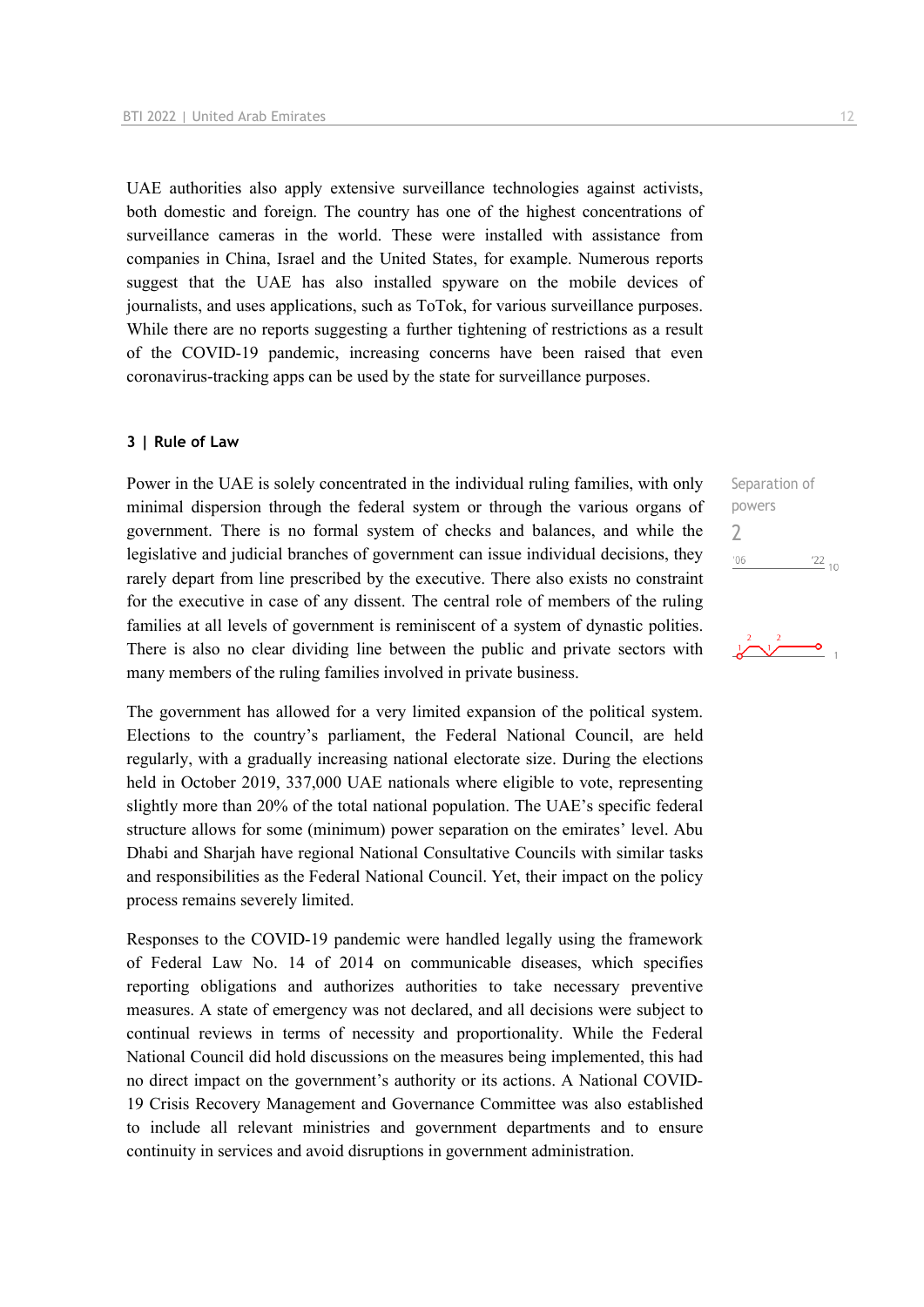The UAE constitution provides for an independent judiciary, with Article 94 stating: "In performing their duties, judges shall be independent and shall not be subject to any authority but the law and their own conscience." Nevertheless, court decisions are in fact subject to review by the political leadership. The 1983 Federal Judicial Authority Law No. 3 grants the executive the authority to establish courts and to appoint and transfer judges, thereby violating the principle of separation of powers. Other issues in the judicial realm include the lack of clear jurisdiction (with federal courts existing in all emirates except for Dubai and Ras al-Khaimah, where only local courts are allowed); the application of arbitrary and unlimited detention; a lack of clear laws in areas such as fraud, personal and corporate bankruptcy, and layoffs; and a limited right to legal counsel for defendants. In addition, state security courts are used in case of violations against anti-terrorism legislation which gives the government a wide leeway in terms of applying such laws. International criticism is acknowledged but pledges to implement reforms are rarely followed up on. The 2019 World Justice Project's Rule of Law Index ranks the UAE judiciary 32nd out of 126 countries reviewed globally, with low marks for improper government influence, non-governmental checks and lack of a complaint mechanism, but with high marks on the absence of corruption. In March 2019, two Emirati women were appointed, for the first time, as judges at the federal level.

The UAE constitution states that the protection of public resources is the duty of every UAE citizen, and UAE ministers are prohibited from engaging in private dealings with the government while in office. The government has the effective means to investigate and punish abuse as well as corruption, and has taken steps to stamp out such practices. The UAE government website, updated in December 2020, unequivocally states that corruption is not tolerated in the public or private sector and explicitly forbids government employees from asking for, requesting or accepting any gifts or bribes. An Audit Bureau was established in the 1990s to take action against abuses of power and a new anti-corruption law has come into effect. However, despite this public commitment, the fact that judicial decisions are subject to political review can mean that in some cases corruption is ignored or overlooked.

Anti-corruption cases are regularly made public, including a case against a Ministry of Interior official in July 2020. Despite the UAE taking the lead in the region against corruptive practices, the evaluation of the effectiveness of the policies is at times contradictory. International organizations acknowledge that progress has been made, but there are equal references to the fact that money-laundering practices and other criminal activities are still being conducted. An April 2020 report from the Financial Action Task Force (FATF) cites the Emirate of Dubai for its lack of money-laundering prosecutions and convictions. In September 2020, the BBC cited documents from Financial Crimes Enforcement Network files that the UAE's central bank did not act against a Dubai-based company that did not impose sanctions on Iran. Thus, concerns remain regarding trade-based money-laundering, laundering artisanally mined gold and the opaqueness of the Dubai property market.

Independent judiciary 4  $06'$  $\frac{22}{10}$ 

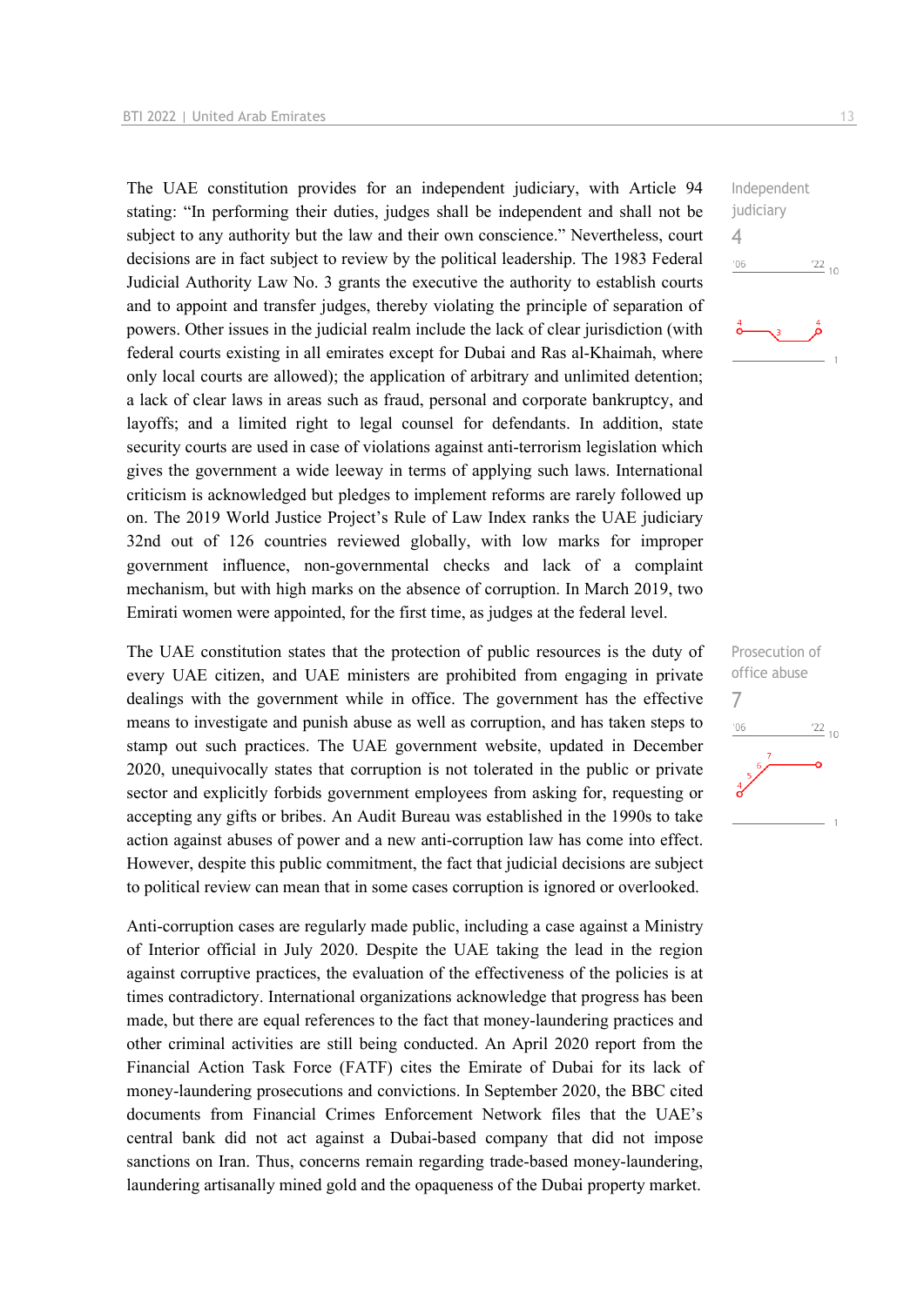Articles 29 through 34 of the UAE constitution guarantee freedom of worship and religion, freedom of opinion, freedom of movement and residence, and the right to assemble, albeit within the limits of the law. UAE officials repeatedly stressed their commitment to protecting those rights. With more than 200 nationalities comprising the country's population, there is widespread tolerance of different cultures. The year 2019 was named the Year of Tolerance, with numerous activities highlighting diversity conducted. Places of worship for different faiths exist for a range of denominations with little interference from the government.

While the UAE's population is free to pursue individual goals and interests, civil liberties are quickly curtailed by the authorities if any political motivation is suspected or if internal stability is seen as being threatened in any way. This applies to both UAE nationals and non-nationals. Many such cases have been prosecuted under existing anti-terrorism laws. Sentences include including lengthy prison terms, withdrawal of citizenship, deportation, or being barred from entering the country due to political views or published works. In March 2020, the Attorney General announced a new cybercrime law that imposes harsh penalties for spreading false information, including that related to the COVID-19 pandemic. The January 2021 report from Human Rights Watch cites a "fierce intolerance of criticism" in the UAE although no new cases for the reporting period of 2019 and 2020 were cited.

In terms of the large groups of migrant labor and female domestic workers, instances of abuse and exploitation exist, although the state has taken numerous legislative steps to prevent such practices. The overall kafala (sponsorship) system, which has been widely criticized for depriving blue-collar guest workers of fundamental rights, remains in place. The UAE is still not a signatory to major international human rights instruments such as the International Covenant on Civil and Political Rights or the International Covenant on Economic, Social and Cultural Rights.

The COVID-19 pandemic was not used to impose additional restriction on civil liberties beyond those imposed in other countries to contain the spread of the virus (limits on social gatherings, travel restrictions, etc.). Concerns continue regarding the use and proportionality of surveillance measures, including in online communication channels, some of which are banned or limited in the UAE.

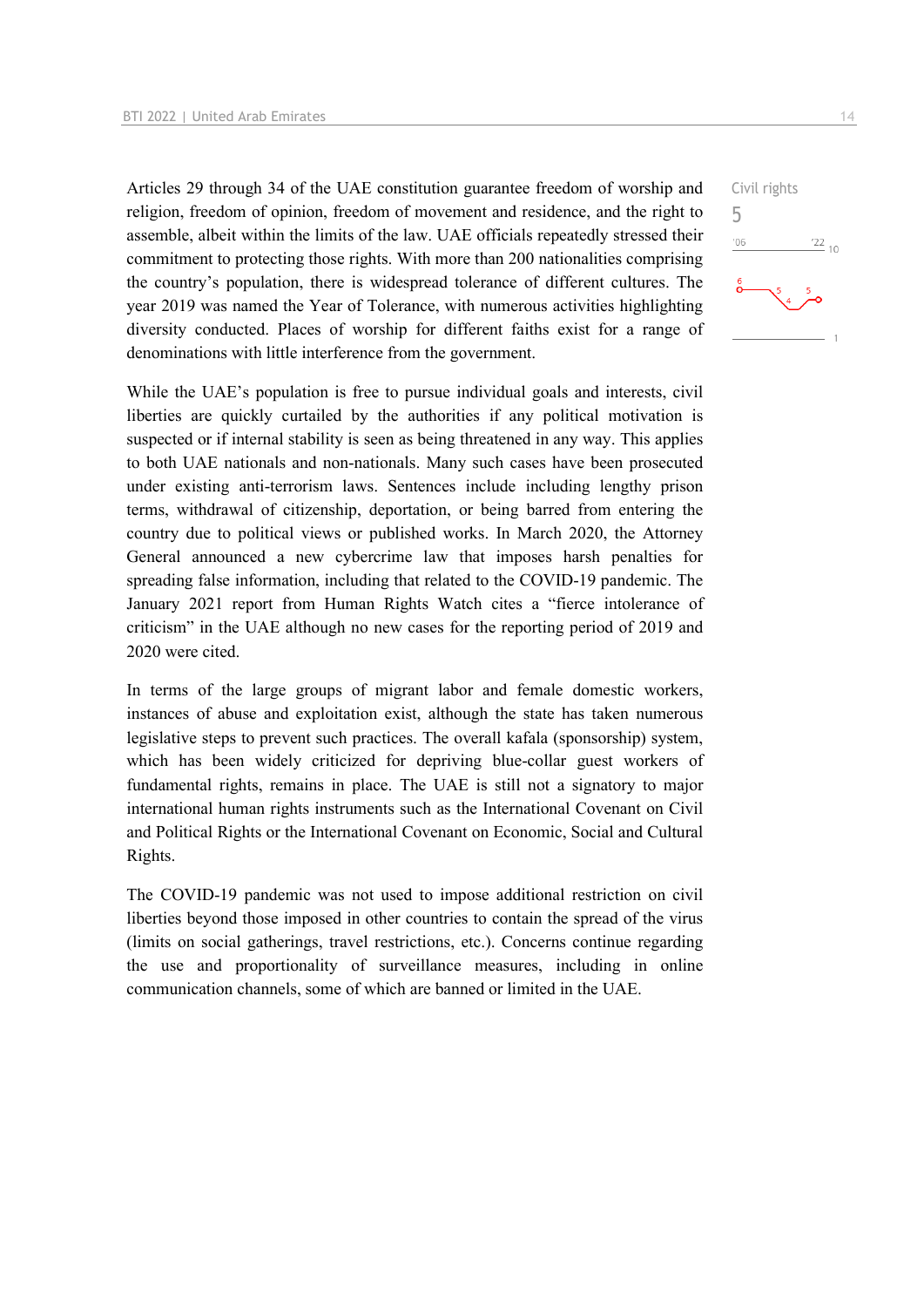#### **4 | Stability of Democratic Institutions**

In essence, the UAE represents an authoritarian government with power completely centralized within the ruling families of the individual emirates. Nevertheless, there are some caveats to such a statement. For one, the ruling families are seen as highly legitimate, and there is strong support for the performance of government institutions. While government strategies are outlined by the Emirate of Abu Dhabi and its de facto leader Crown Prince Mohammed bin Zayed Al Nahyan, Prime Minister and Ruler of Dubai Sheikh Mohammed Bin Rashid Al Maktoum, continuously stresses the need to improve government performance, including calling in September 2020 on the entire population to provide ideas for the development of the UAE over the next 50 years. The system of government is seen as highly efficient with little friction. Second, there is no concerted push for instituting widespread political reforms. UAE citizens are largely content with the way political decisions are made and implemented. The government also makes an effort for a broader national dialog and has included larger numbers of UAE nationals in the decision-making process. The electorate for the country's parliament, the Federal National Council, was expanded for the 2019 election from 20% to one-third of the national population. Reforms are assessed in terms of their impact on the security and stability of the existing ruling system.

The government institutions of the UAE are legitimate and accepted by a strong majority of the population. The rulers have been successful in promoting patronclient relationships in which the stability of the polity is directly related to the preservation of social status and economic privileges among UAE nationals. In its National Charter document outlining the UAE's Vision 2021, the government called for the cultivation of confident and socially responsible nationals and citizens whose actions benefit the common goodwill. The document also referred to strong and vibrant communities, as well as the need for commitment to the ideals of the UAE union. The emphasis in all government statements is on efficiency and the delivery of progress, and not necessarily on building democratic institutions or gradually expanding political rights. Still, over 113,000 UAE nationals not allowed to vote in 2015 were given the right to vote for the first time in the 2019 parliamentary elections. On numerous occasions, UAE officials have stated that a democratic system of government is not compatible with the traditions of the UAE and Arab Gulf states. Minister of State for Foreign Affairs Anwar Gargash clearly stated in August 2012, "the UAE's end goal is not a liberal multiparty system. This model does not correspond to our culture or historical development."

Performance of democratic institutions 3  $\frac{22}{10}$  $106$ 



Commitment to democratic institutions 2 $-06$  $\frac{22}{10}$ 

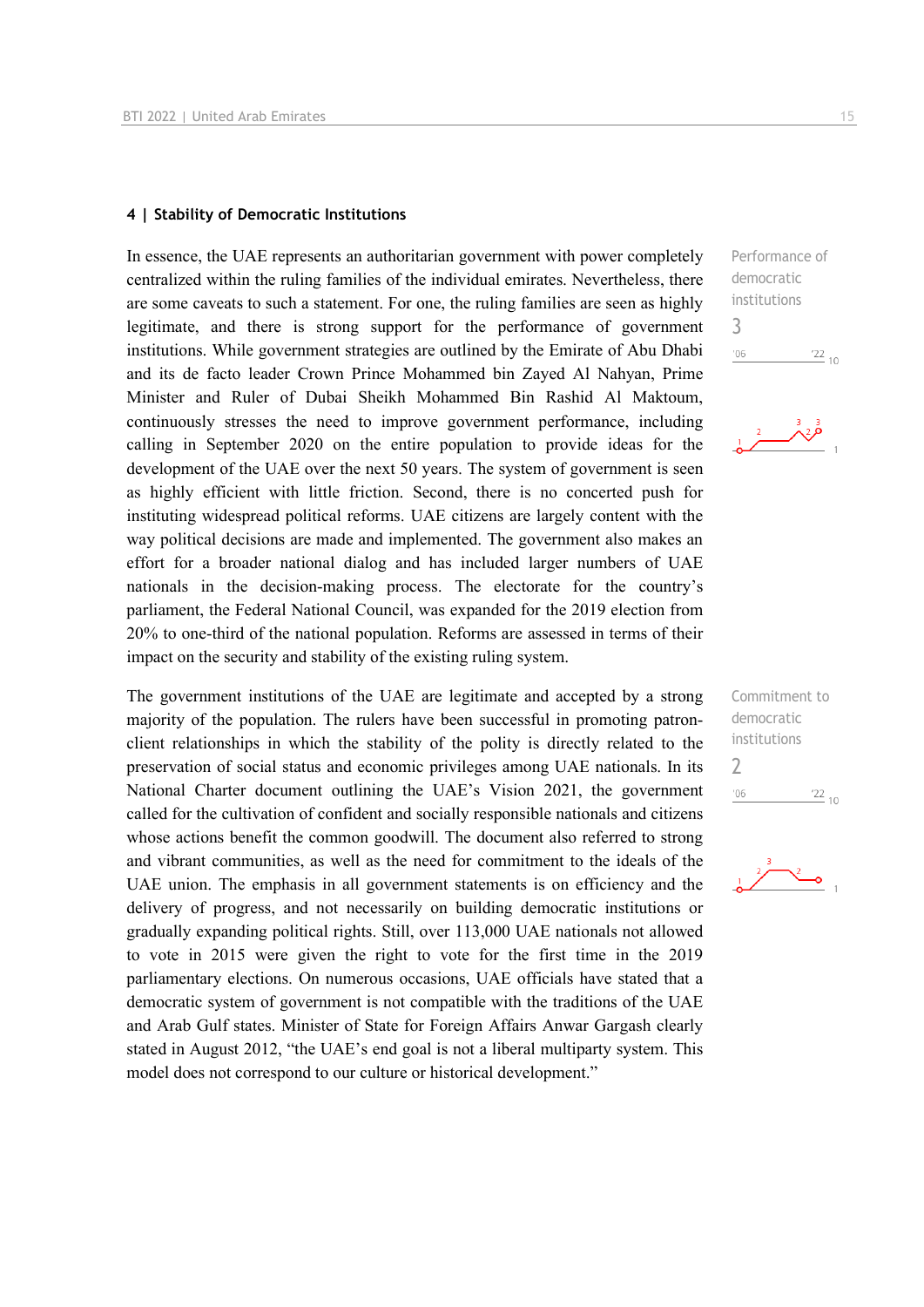#### **5 | Political and Social Integration**

The formation of political parties in the UAE is not allowed. In fact, political parties are regularly portrayed by government leaders as polarizing and as threatening the unity of the state and the cohesiveness of society. In the absence of political parties, the formation of societal consensus takes place through established patron-client networks. UAE leaders see little necessity in reforming existing arrangements.

Still, there exists an awareness within the government that as the population grows and becomes more diverse, the process of governance also needs to adjust. As a result, a steady and continual review of government policies is undertaken with an emphasis on improving the delivery of government services and responsiveness. No move toward the establishment of political parties is however expected in the coming years.

Interest groups, in the context of civil society, operate in various social arenas but play an overall very limited role within the UAE, having no impact on the governing system. Overall, associational life remains weak and the public space between the nuclear family and the state is sparsely populated. Engagement on social issues is encouraged but any forms of association that are political in nature are strongly discouraged.

While prior to 2010, the government did consider a legal framework with regard to the establishment of non-governmental organizations, since that time and in particular after the political turmoil in the region as a result of the "Arab Spring," has put such consideration on an indefinite hold. At times, the government has actively interfered in the work of certain organizations, such as disbanding the board of the UAE Jurists' Association in 2012 and cancelling the licenses of several foreign non-governmental organizations. In December 2020, the cabinet approved the formation of a so-called independent National Human Rights Authority, although the emphasis is solely on financial and administrative independence.

Recent survey data on the attitude of the national population toward the concept and idea of democracy is not been available on the UAE. The Arab Barometer, which regularly conducts polls of attitudes toward democracy in the Arab world, does not include the UAE among the countries in which surveys are carried out. The Arab Youth Survey, published annually, does include UAE youth, but there have been no references to democratic attitudes in recent reports. Overall, the government promotes the idea that democracy in its western form would not be compatible with the UAE political system and has insisted on a managed form of gradually expanding some aspects of political participation. This is widely accepted by the UAE population, which does not want to endanger its secure and comfortable lifestyle by pushing for political reforms. The 2020 Arab Youth Survey listed 100% of the UAE respondents as saying that they are satisfied with their country's response to the COVID-19 pandemic, while 0% stated that the COVID-19 crisis would lead to greater protests inside the country.

Party system 1  $\frac{22}{10}$  $106$ 







Approval of democracy n/a $-06$  $\frac{22}{10}$ 

 $\overline{m}$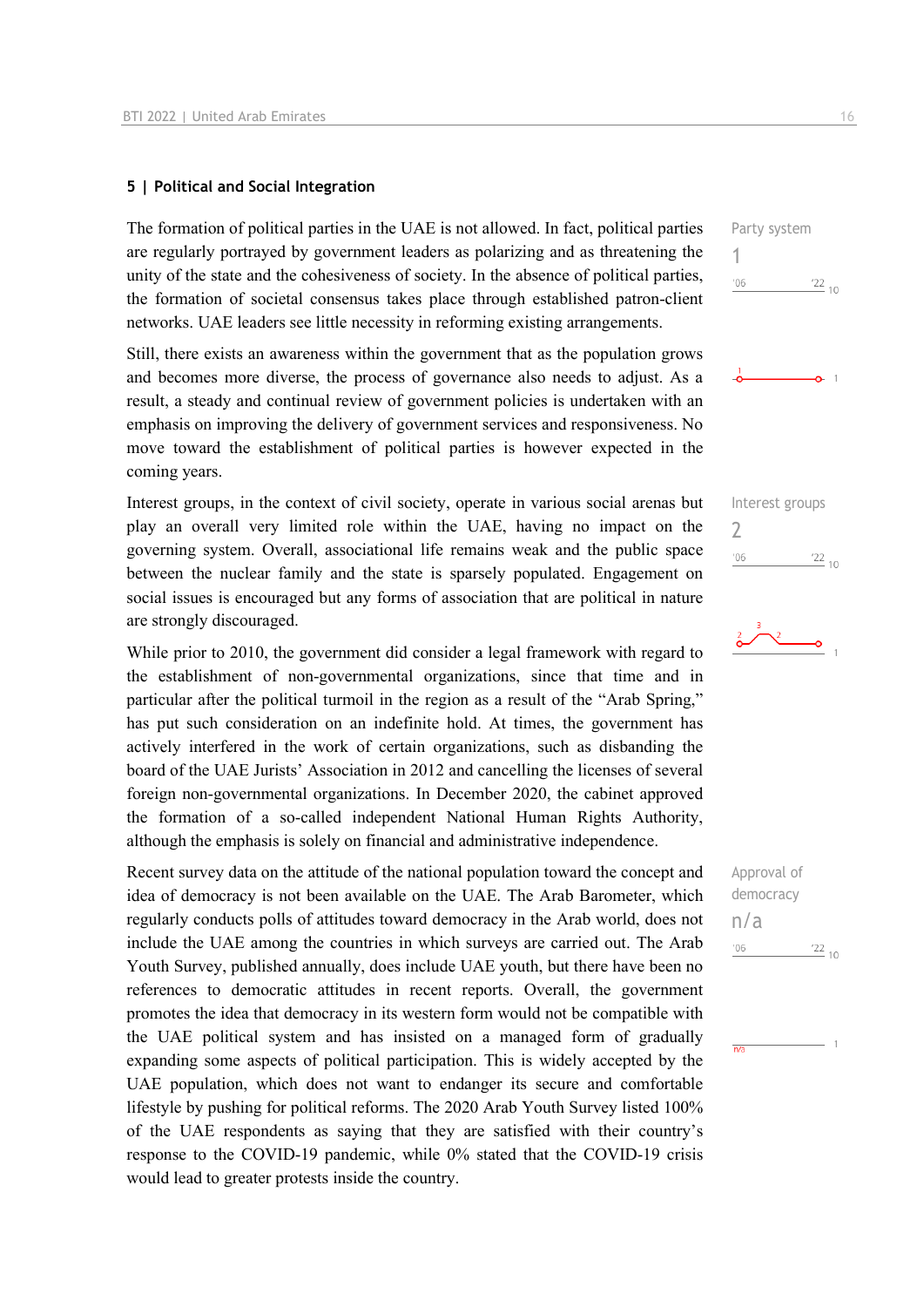There is a high level of trust among UAE citizens, which results both from the growing consolidation of the United Arab Emirates as a single country, and from citizens' need to differentiate themselves from the rest of the population, about 85% of which is composed of expatriate laborers. The government thus places great emphasis on strengthening UAE national identity, in particular with regard to the nation's youth. None of these programs have, however, led to the establishment of autonomous associations that reflect a variety of societal interests.

In conjunction with government initiatives, there exists a strong commitment to volunteerism in the country. According to Dubai's Community Development Authority, volunteering hours doubled during the first half of 2020, compared to the same period in 2019, with the number of active volunteers jumping by 53.6%, due to requirements arising from the pandemic. There have been several media reports on UAE citizens and residents waiving rent payments, distributing free groceries and hygiene products and even funding air tickets during the pandemic. Overall, the nation's sense of solidarity and trust was further strengthened during the COVID-19 pandemic.

## II. Economic Transformation

## **6 | Level of Socioeconomic Development CONSTRESS CONSTRESS CONSTRESS CONSTRESS CONSTRESS CONSTRESS CONSTRESS CONSTRESS CONSTRESS CONSTRESS CONSTRESS CONSTRESS CONSTRESS CONSTRESS CONSTRESS CONSTRESS CONSTRESS CONSTRESS**

The United Arab Emirates ranked 31st in the UNDP's 2020 Human Development Report and is considered to have very high overall development, scoring 0.890, a further improvement over previous years. In terms of gender development, the UAE belongs to "group 3" in the 2019 Gender Development Index with a score of 0.931.

The country continues to witness a high level of economic development, a process that has been maintained over the period of several decades. Moreover, the country aims for further progress, despite the fact that the COVID-19 pandemic impacted the UAE economically. Its Vision 2021 document has aimed to make the UAE one of the best countries in the world by the time the emirate celebrates its 50th year of independence in December 2021. Given the country's many advances, it can be predicted that much of the vision will be achieved. As a result, the country is already embarking on its Next 50 strategy, that lays out far-reaching milestones to guide the country over the next 50 years.

Poverty and economic inequality issues impact only on a small proportion of the population. The Gini index was 32.5 in 2014. The 2021 annual federal budget continues to allocate considerable resources to social development programs, with 42.6% given to programs such as education, health care services and housing. In addition, there are numerous social assistance programs available through the Ministry of Community Development, including the Zakat fund, the Marriage Fund and a housing program. In January 2021, the UAE cabinet also approved a strategy





6

 $106$ 



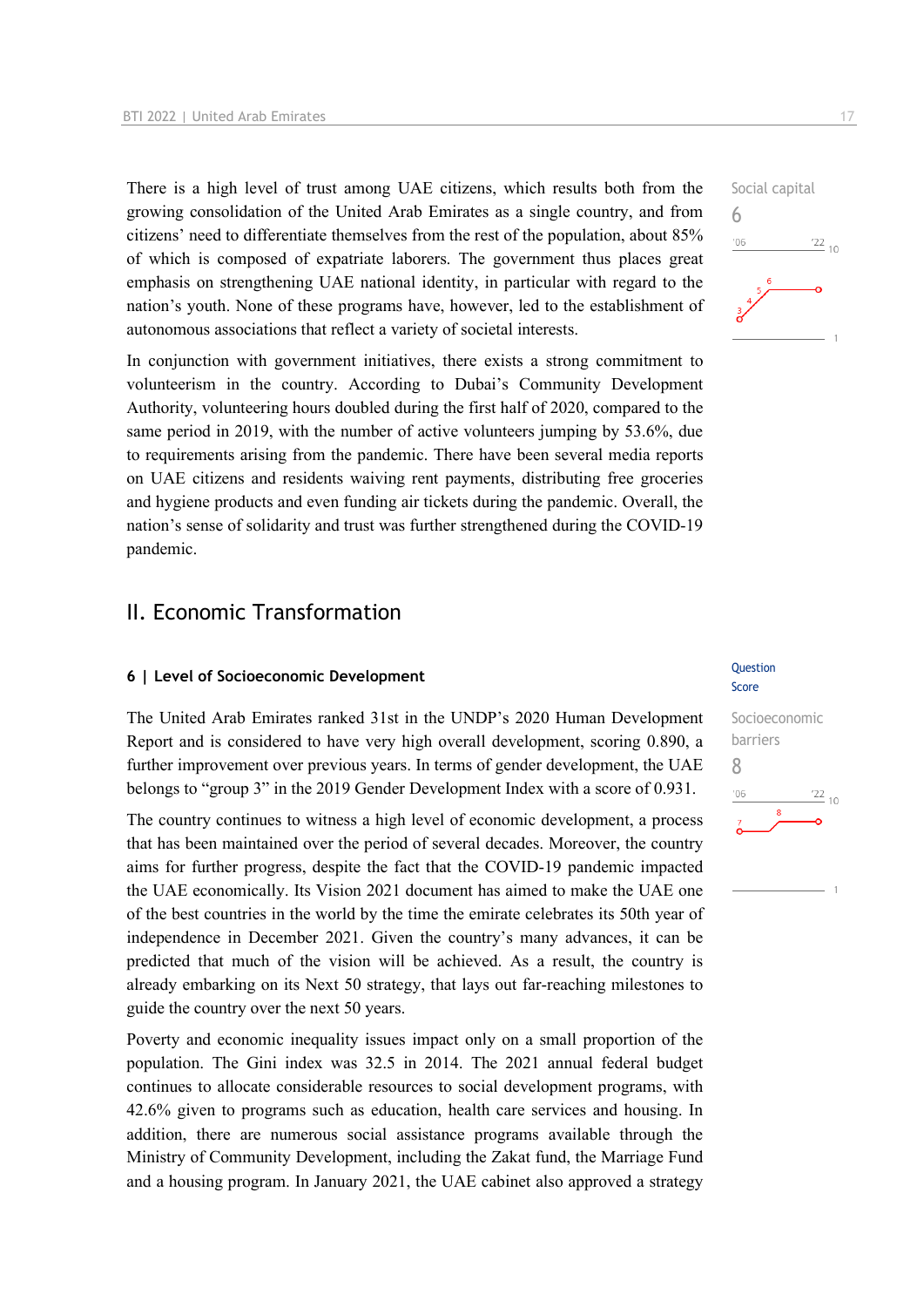to move the country in the direction of a circular economy to ensure sustainability across different economic sectors.

A distinction needs to be made with regard to the country's substantial blue-collar, unskilled foreign labor force, as it is largely excluded from the social safety net. The COVID-19 pandemic has exacerbated their situation, with some actions taken on the part of the government to lessen its dependence on expatriate labor and with remittances to other countries of origin falling significantly. In comparison to other Arab Gulf states, however, the UAE remains a destiny of choice for employment and residency for many expatriates, given its large-scale development and relatively open social environment.

| <b>Economic indicators</b> |          | 2017           | 2018                     | 2019     | 2020   |
|----------------------------|----------|----------------|--------------------------|----------|--------|
| <b>GDP</b>                 | S M      | 385605.5       | 422215.0                 | 421142.3 |        |
| GDP growth                 | $\%$     | 2.4            | 1.2                      | 1.7      |        |
| Inflation (CPI)            | $\%$     | 2.0            | 3.1                      | $-1.9$   | $-2.1$ |
| Unemployment               | $\%$     | 2.5            | 2.2                      | 2.3      | 5.0    |
| Foreign direct investment  | % of GDP | 2.7            | 2.5                      | 3.3      |        |
| Export growth              | $\%$     | $-2.5$         | 11.5                     | $-2.9$   |        |
| Import growth              | $\%$     | 3.0            | 10.9                     | 3.6      |        |
| Current account balance    | \$ M     |                |                          |          |        |
| Public debt                | % of GDP | 21.6           | 20.9                     | 27.1     | 39.4   |
| External debt              | \$ M     | $\blacksquare$ | $\overline{\phantom{a}}$ |          |        |
| Total debt service         | \$ M     |                |                          |          |        |
| Net lending/borrowing      | % of GDP | 0.2            | 0.3                      | 1.0      |        |
| Tax revenue                | % of GDP | 0.1            | 0.1                      | 1.0      |        |
| Government consumption     | % of GDP | 13.2           | 11.8                     | 13.3     |        |
| Public education spending  | % of GDP | $\blacksquare$ | ä,                       | 3.1      |        |
| Public health spending     | % of GDP | 2.3            | 2.2                      |          |        |
| R&D expenditure            | % of GDP |                | 1.3                      |          |        |
| Military expenditure       | % of GDP |                |                          |          |        |

Sources (as of December 2021): The World Bank, World Development Indicators | International Monetary Fund (IMF), World Economic Outlook | Stockholm International Peace Research Institute (SIPRI), Military Expenditure Database.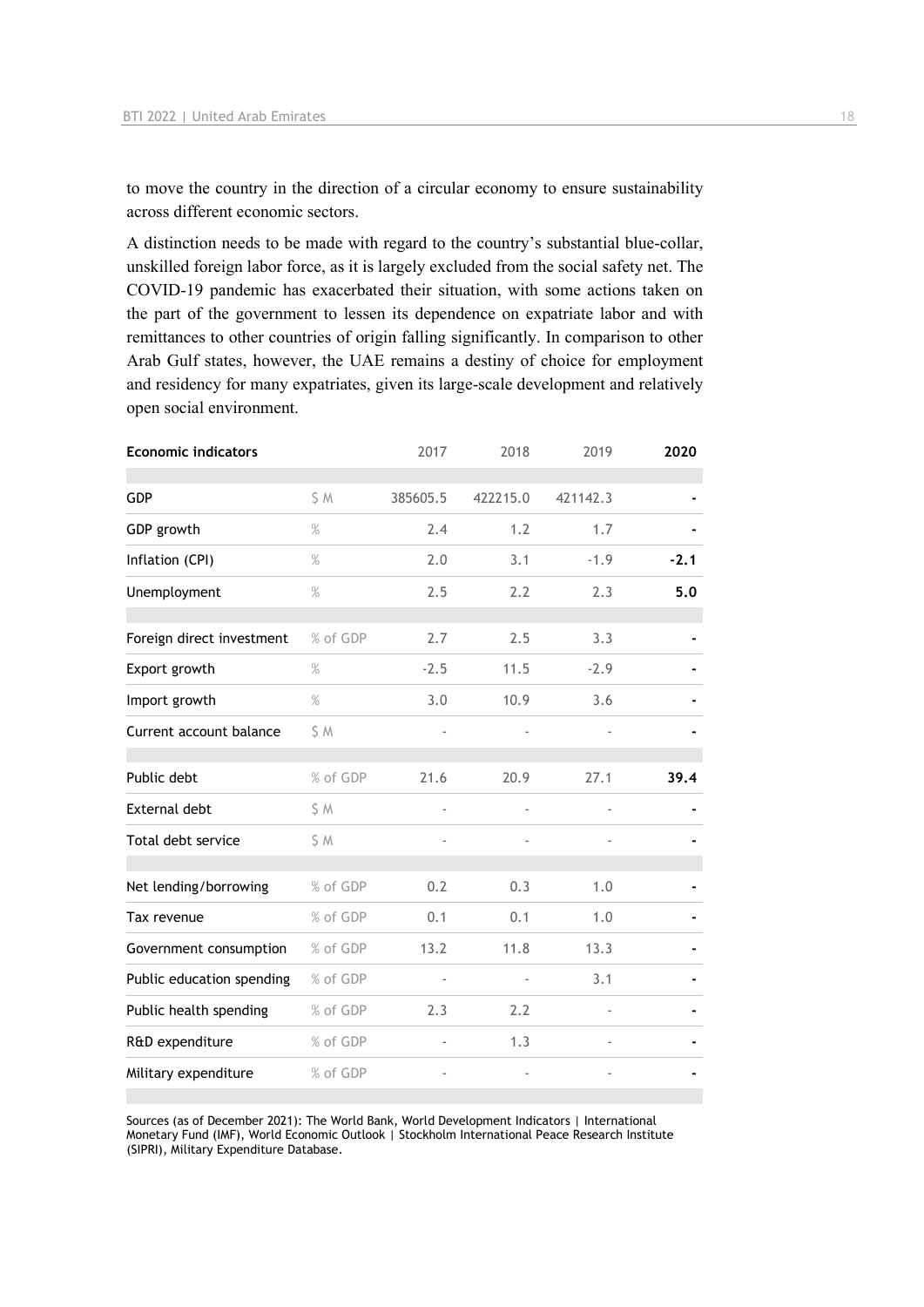#### **7 | Organization of the Market and Competition**

The UAE has implemented a wide-ranging economic liberalization strategy based on market competition. The government's economic diversification strategy has been largely successful with the result that 70% of the UAE's GDP (2019) comes from sectors other than oil and gas. While plans call for 7.5% in growth of the nonoil sector annually to further diversifications, it must also be stated that the hydrocarbon sector remains central to the overall health of the economy.

Several reforms were announced in 2019 and 2020 that aim to further strengthen the UAE's market economy. These include new commercial laws opening 13 key economic sectors to 100% full foreign ownership, the introduction of a Golden Residency program to attract both talent and foreign investment, and new commitments on global tax cooperation. Limitations continue to exist in terms of the ruling family's involvement in economic activity the maintenance of some exclusive agency distribution agreements, and in the informal economy.

Establishing international businesses remains easy, which also finds its expression in the UAE's excellent ranking in the 2020 Global Connectedness Index; here it holds rank 4 out of 169 countries.

By-and-large, the UAE can be characterized as a state-controlled duopoly with some remaining monopolistic tendencies. Exclusive distribution agreements allow key merchant families in the UAE maintain a substantial degree of control over key economic activities and sectors. Furthermore, sectors such as financial services, oil and gas, electricity and water, as well as any entities controlled by the UAE or emirate-level governments, remain protected. Independent institutions to protect competition do not exist.

At the same time, the number of sectors the government protects are shrinking. A new commercial law coming into effect in 2019 has opened 13 economic sectors to 100% foreign ownership, including transport, renewable energy, manufacturing, agriculture, education and health care. The relaxation of social and cultural laws announced in November 2020 and new residency regulations constitute further efforts to increase equality in terms of market opportunities for residents and foreigners alike. Such reforms have opened access to the UAE economy, although they will not eliminate monopolistic practices in place for clientelist purposes.



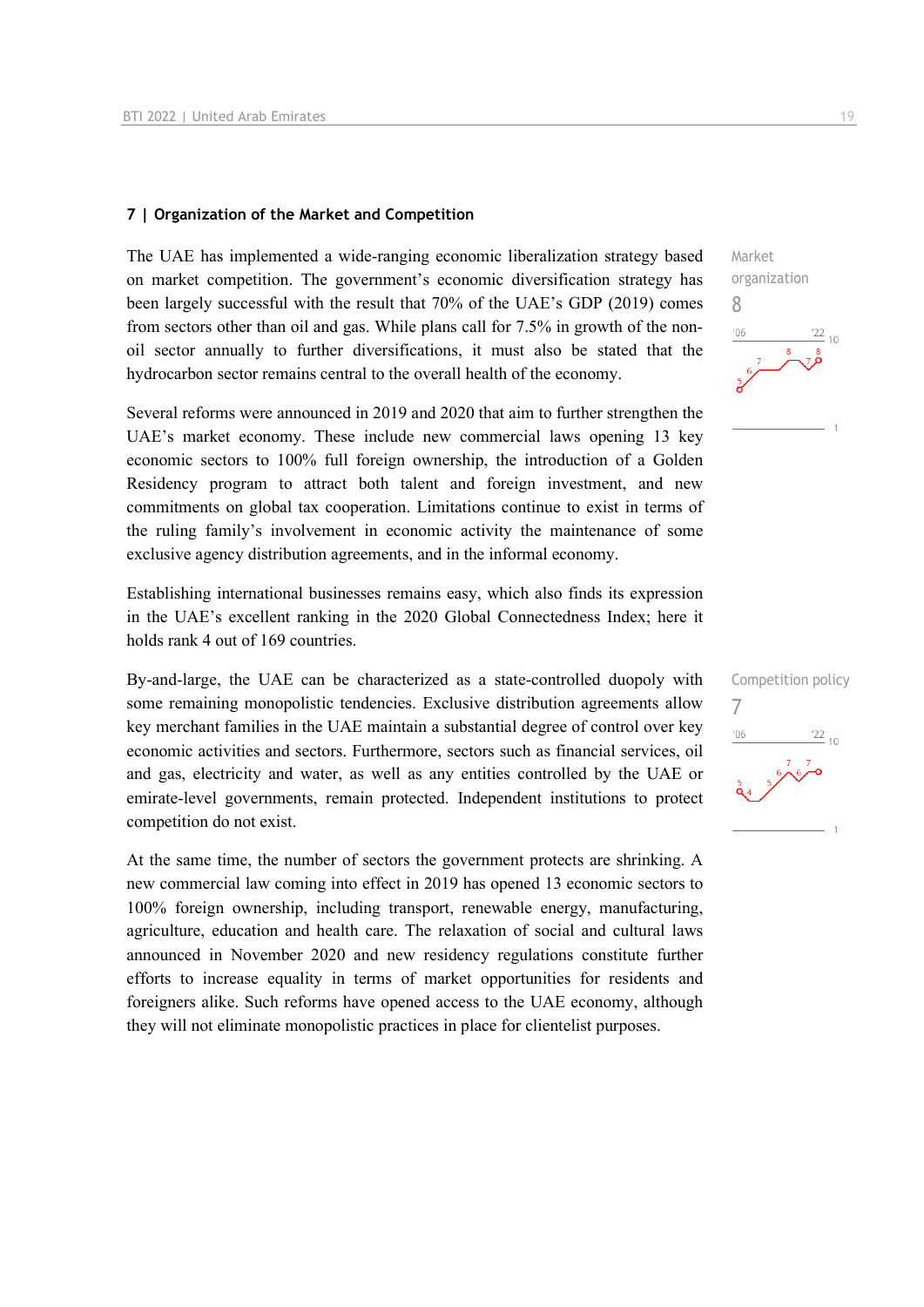The UAE is an active member of the World Trade Organization (WTO) since joining in 1996 and trade is seen as an essential element in the UAE's economic diversification strategy. The UAE is classified as having an open trade regime with low tariff and few non-tariff barriers to trade. The UAE is the first Arab country to ratify the WTO's new Trade Facilitation Agreement in 2016.

The country's Most Favored Nation applied tariff rate averaged 4.4% in 2018. Access to the UAE market is based on the Gulf Cooperation Council (GCC) Common External Tariff, which has been set at 5%. While the UAE's Trade Agencies Law reserves import and distribution activities to so-called UAE agents, the country's primary export centers are free zones that are exempt from the licensing, agency and national majority-ownership obligations that apply to the domestic economy. No export subsidies have been identified by the WTO, and trade restrictions are usually applied on safety, religious or moral grounds.

The UAE continues to develop its trade relationships, with increased emphasis on Asia and Africa in recent years. In August 2020, the UAE signed the Abraham Accords with Israel, which also included an economic trade section aimed at promoting bilateral investment. In January 2021, the UAE, along with Saudi Arabia and Bahrain, ended its boycott of neighboring Qatar, agreeing to open borders and resume economic links.

The UAE's banking and capital market system is highly developed with 23 local and 26 international banks including Deutsche Bank, HSBC, UBS, BNP Paribas, operating in the country as of January 2021. There are a further 22 finance investment companies and 140 exchange houses. The banks can be divided into four broad categories: commercial, investment, Islamic and industrial. During 2019 and 2020, the UAE banking sector remained healthy, although the COVID-19 pandemic had an impact on overall profitability. UAE central bank foreign assets stood at \$103 billion in October 2020, with the aggregate capital and reserves of banks operating in the country totaling \$106 billion, an increase in recent years, according to the central bank. In addition, both the tier 1 capital ratio (16.9%) and the capital adequacy ratio (18%) were well above the 13% requirement as in the third quarter of 2020. Aggregate income however decreased by 3% in 2020 as a result of an increase in non-performing loans. This is mainly due to the impact of the COVID-19 pandemic and, in particular, low oil prices, which continue to be central to the overall health of the UAE's economy. As a result, Moody's Investor Service lowered its outlook for the UAE banking sector from stable to negative.

In response, the central bank issued a \$70-billion program of capital and liquidity measures that remained in place until June 2021. The Targeted Economic Support Scheme includes a reduction in requirements for cash reserve ratios, a loan deferral program and capital buffer adjustments. The central bank also adopted a Financial Crisis Preparedness and Management Framework to manage and resolve potential financial distress. Implementation of the Basel III compliant capital framework was Liberalization of foreign trade 10



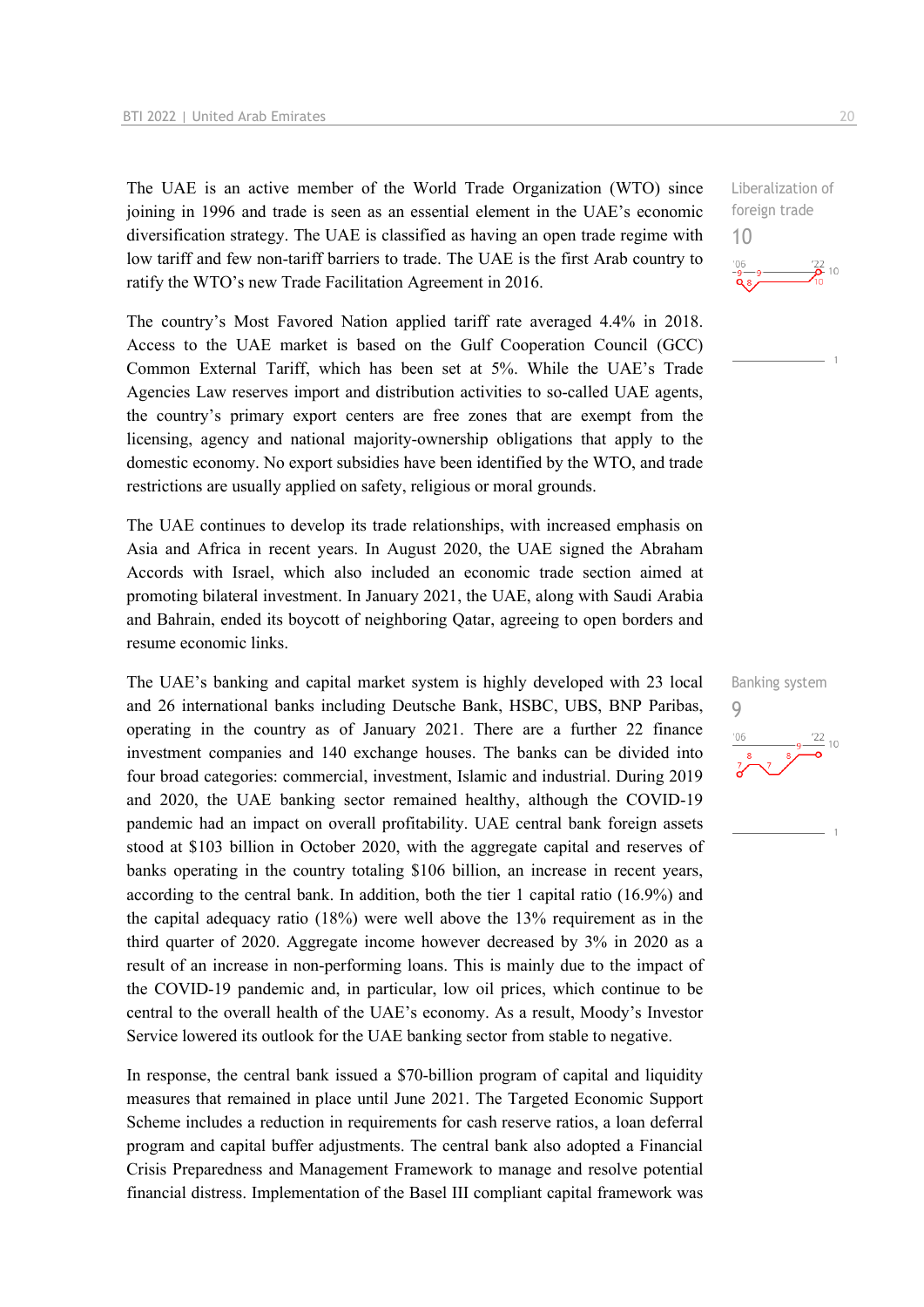delayed from June 2020 until March 2021. Capital markets saw their performance decline slightly in 2020, but overall market capitalization remained high at \$246 billion. In January 2021, the UAE cabinet approved a public debt strategy to build a bond market in the local currency.

#### **8 | Monetary and fiscal stability**

The control of monetary stability stands in line with the government's economic agenda. The central bank oversees the monetary system in line with UAE Federal Law No. 10 of 1980. The law requires the central bank to enforce laws and regulations and propose policies that support the economic goal of stable prices and low employment. While the central bank has its own board of directors, its institutional independence is constrained by government directives. In 2019, the UAE entered a deflationary period, with prices decreasing by 1.9% due to a steep decline in real estate prices. The deflationary trend continued in 2020 as a result of the COVID-19 pandemic and low oil prices, resulting in a 2.3% decline. UAE central bank measures to maintain liquidity in the financial system, along with an expectation of renewed economic growth in 2021, suggest a return to inflationary rates in coming years. However, the government closely monitors developments, and intervenes as deemed necessary to set price limits, for example on certain staple food and commodity items. Yet, its approach to stimulate both the demand and supply side is restricted by the fact that the UAE dirham is pegged to the U.S. dollar, limiting the policy options when it comes to resisting U.S. interest rate hikes. Occasional suggestions that the UAE switch to a floating exchange rate have not been acted upon and the currency's peg to the U.S. dollar remains in place. In 2020, the UAE raised its interest rates by a combined total of 125 basis points in line with a hike by the U.S. Federal Reserve.

Ensuring macroeconomic stability is a cornerstone of government policy. Largescale investments in infrastructure and services development alongside a sustained economic diversification process over the last two decades resulted in the UAE being listed – prior to the coronavirus pandemic – as the most competitive economy in the Middle East. In fact, UAE was ranked 9th in the 2020 Competitiveness Report put out by the International Institute for Management Development (IMD). The declining economic condition as a result of the COVID-19 pandemic resulted in a fiscal deficit of 9.9% of GDP for 2020, although the figure is expected to decline to 5.1% in 2021. Public debt-to-GDP rose to 36.3% in 2020, up from 20.7% in 2017 as the overall economy contracted by 6.6%. In response, the government announced a reduction in federal spending by 5.3% for 2021. Measures to stimulate economic growth in response to the COVID-19 pandemic were limited and mainly aimed at ensuring private sector liquidity, and did not entail massive investments in public sector activity. Seeking to demonstrate its ability to manage the effects of the coronavirus crisis, the government thus did not significantly curtail government



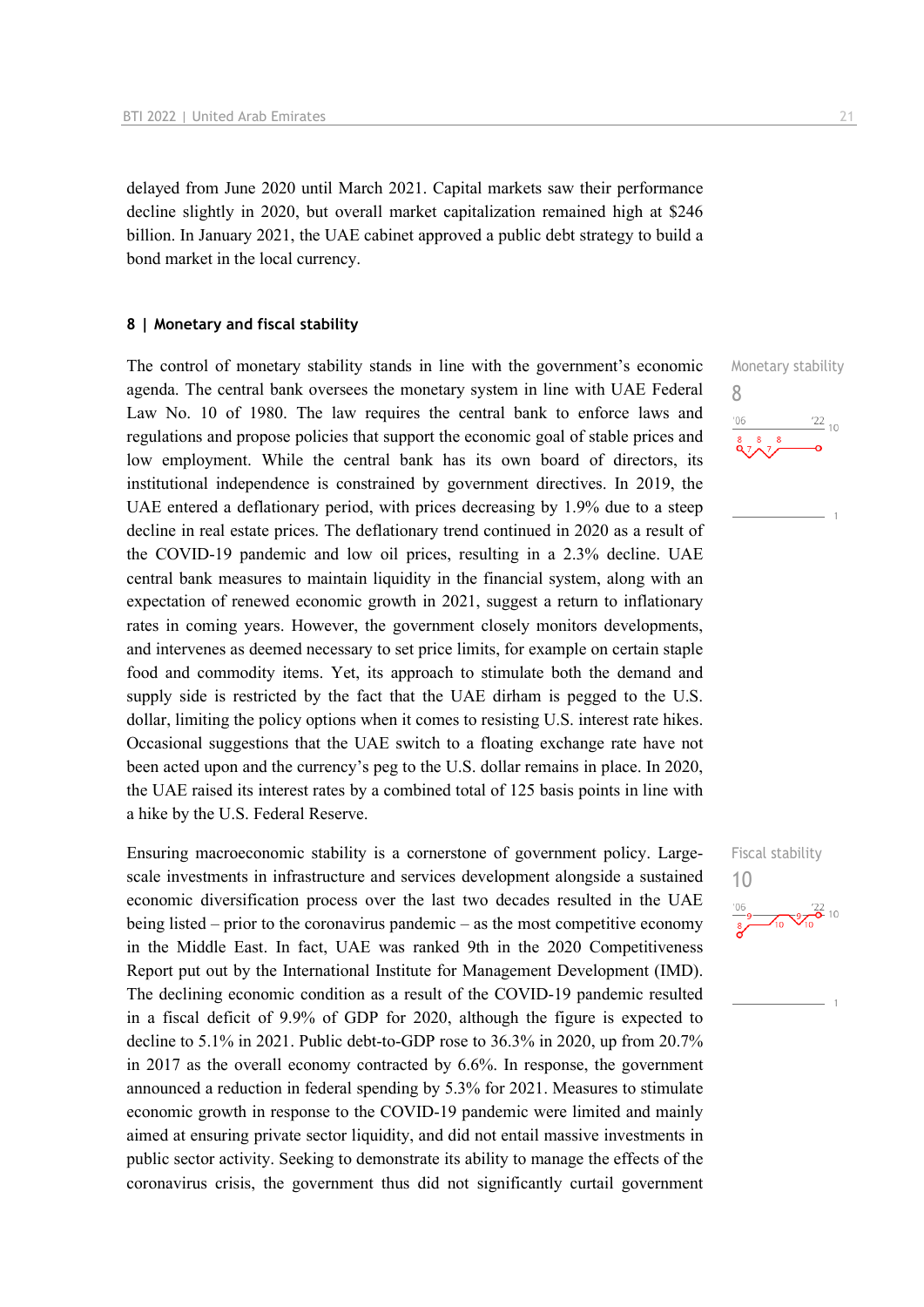spending. A s of January 2021, the government had not resorted to additional borrowing, although the cabinet did approve the establishment of a local currency bond market as a future alternative. Debt sustainability and fiscal consolidation continue to be government policy priorities.

#### **9 | Private Property**

The UAE opened up the property sector to nationals and foreign residents in the early 2000s. Since then, property rights, the regulation of property acquisition, benefits, and use and sale conditions have been continuously defined in formal law with increased specificity. UAE nationals have the right to own property anywhere in their emirate while expatriates, including nationalities from the GCC countries, remain restricted to freehold areas. In 2020, reforms to personal status laws and new residency regulations were introduced to encourage further investment in the country's real estate sector. The overall legal environment with regard to property rights remains however inadequately defined. Problem areas that remain include visa rules for property investors, a lack of transparency associated with canceled projects, unclear guidelines concerning procedures for the resale of land, and the lack of a sound dispute-resolution mechanism. Property laws also vary from emirate to emirate. One important element is the fact that one does in general not own the land the property is situated on. It is therefore a contractual but not an ownership right. No further legal clarifications were issued in the 2019 and 2020 reporting period.

The UAE has pursued a wide-ranging economic diversification and liberalization strategy with particular emphasis on expanding and strengthening the role of the private sector. The UAE prides itself on providing a business-friendly environment with minimal bureaucracy and thus places only minor restrictions on private companies. The success of companies like Emirates Airlines and Dubai Ports World demonstrates the success of this strategy by showing that UAE companies can also compete worldwide. Privatization processes are conducted largely on the basis of market principles. In addition to full privatization, the government also pursues extensive public partnerships in the infrastructure, education and waste management sectors.

A key concern is that many seemingly private enterprises are owned by the government or count a ruling family among their primary shareholders. This in turn has raised issues of transparency and conflicts of interest. With government support and acquiescence, large UAE business families hold oligopolistic positions with power concentrated over certain business sectors. At the same time, a functioning market economy continues to be seen as key to ensuring the stability of the country and preventing political discontent. As part of the COVID-19 response, the government did not acquire equity stakes in troubled companies or interfere to nationalize companies to prevent bankruptcies.



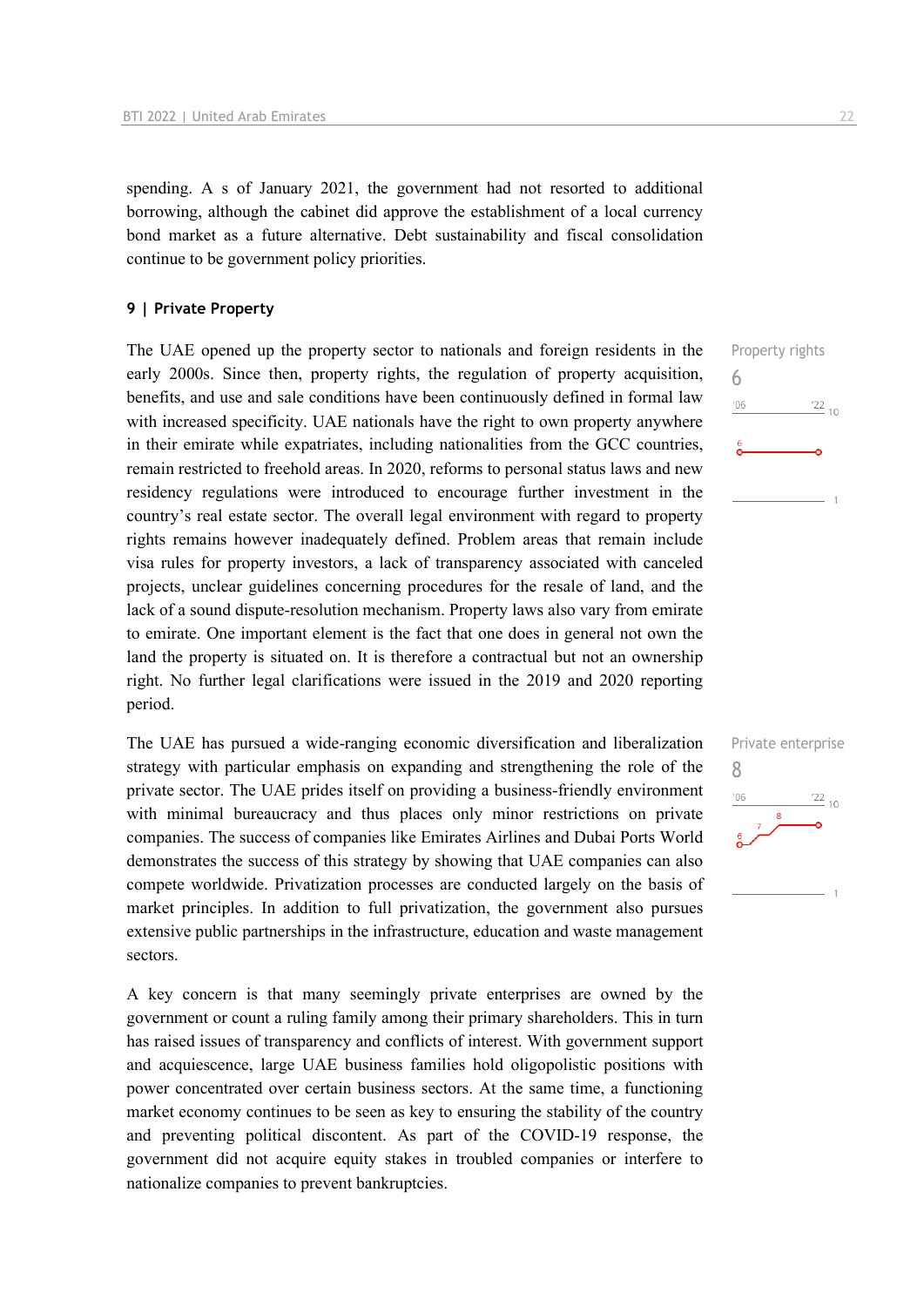#### **10 | Welfare Regime**

The UAE offers its citizens a comprehensive welfare system including social security benefits, free or subsidized housing, a well-developed health care system, educational opportunities, and a wide array of other subsistence assistance. While the 2021 federal budget was lower than in previous years in response to the overall economic environment, it still allocated 42.6% to social development programs, including 15.3% to education and 8.1% to health care.

As part of its economic response to the COVID-19 pandemic, the government announced measures such as loan deferral programs and increased subsidies for electricity and water consumption. During the first cabinet meeting of 2021, Prime Minister Shaikh Mohammed Bin Rashid Al Maktoum identified health as the topmost priority for 2021. As of January 2021, the UAE had administered more than 2.5 million vaccination doses to more than one-quarter of the population. As non-nationals are not covered by the social security benefits extended to UAE nationals, economic hardships due to COVID-19 caused a decline in the expatriate population by 5% in Abu Dhabi and 8.7% in Dubai by the end of 2020. The government has countered this trend by introducing reforms of personal status laws and offering more flexible visa arrangements.

There are no formal restrictions in place for UAE citizens in terms of access to employment opportunities, education or public services. Yet, certain limitations exist when it comes to distribution of government positions and access to employment opportunities. In those cases, tribal affiliation or family, ethnic or religious background can play a role. Given the emphasis on national employment and the development of a knowledge economy, merit-based considerations are at the same time increasingly applied at various levels of the government. National unemployment does exist but this is the result of citizens preferring public sector employment over the more competitive private sector rather than insufficient employment opportunities.

While the UAE are one of the few countries where the female literacy rate is higher than male literacy (95.1% and 93.2%, respectively, total: 92.6%, 2015), female participation in the labor force participation rate remains very low, at 17.7% (2020), although with it is growing. Indeed, women are gradually and steadily expanding their role in all aspects of UAE society and the economy. Women's economic participation has been supported by institutions such as the establishment of a Gender Balancing Council, which reviews legislation and provides policy recommendations for the participation of women. A National Strategy for the Empowerment of Women remains in place for the years 2015 – 2021. In addition to 10 female ministers in the UAE cabinet as of January 2021, comprising 30% of the total cabinet, 50% of the country's parliament is composed of women beginning

Social safety nets 7  $\frac{22}{10}$ 

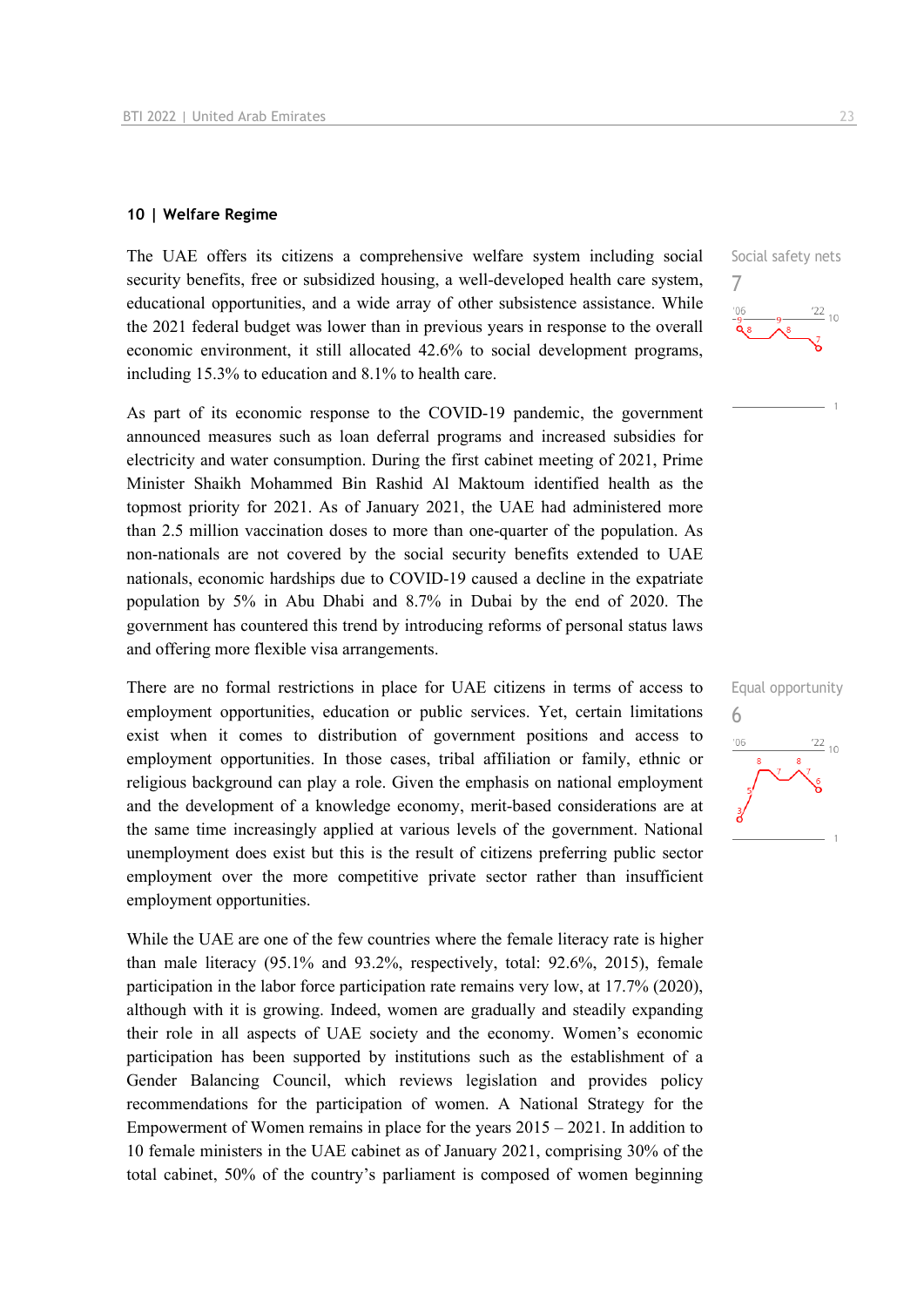with the 2020 session. As a result, the UAE ranks first globally in the female parliamentary representation index of the IMD World Competitiveness Yearbook 2020. Women also hold more than two-thirds of jobs in the government sector, represent the majority enrolled in tertiary education and are active in business. Internationally, the UAE supports the United Nations Entity for Gender Equality and the Empowerment of Women and the U.N. Security Council resolution that mandates the involvement of women in the world's peace and security architecture.

Discrepancies still exists with regard to foreign blue-collar workers, with many living and working under the conditions of the kafala system, and heavily dependent on their employers or sponsors. There are continuous reports of unpaid or delayed wages, despite government programs set up to avoid such abuses by companies. The migrant community was also hit hard by the COVID-19 pandemic with many workers suddenly unemployed and finding themselves stranded due to a lack of money to return to their home countries.

#### **11 | Economic Performance**

The UAE economy continues to perform well across various quantitative indicators, although the COVID-19 pandemic and the corresponding economic slowdown have impacted the country. The country's GDP stood at \$412.14 billion at the end of 2019, recording a minimal 0.2% growth rate. A contradiction of 6.3% is expected in 2020 due to the coronavirus and the steep decline in the price of oil in the first half of 2020. As a result, other indicators have also been impacted, including a decline in FDI and GDP per capital, as well as increased public debt. In 2019 and 2020, the UAE experienced deflation at rates of -1.9% and -2.2%, respectively. At the same time, the overall position of the economy in terms of price stability, low debt levels and current accounts balance remained stable. The GDP per capita figure remained high at \$69,901 at the end of 2019, while unemployment was at the low rate of 2.4% at the end of 2020. Overall government debt also remained low at 27.3% of GDP by the end of 2019.

As part of the response to the COVID-19 pandemic, the government announced modest stimulus packages that ensure the system has sufficient liquidity. The UAE remains the second-largest Arab economy after Saudi Arabia. While diversification efforts have led to 70% of the country's income coming from non-oil sources, the stated goal to reduce oil income dependency to below 5% of GDP by 2021 will not be reached.

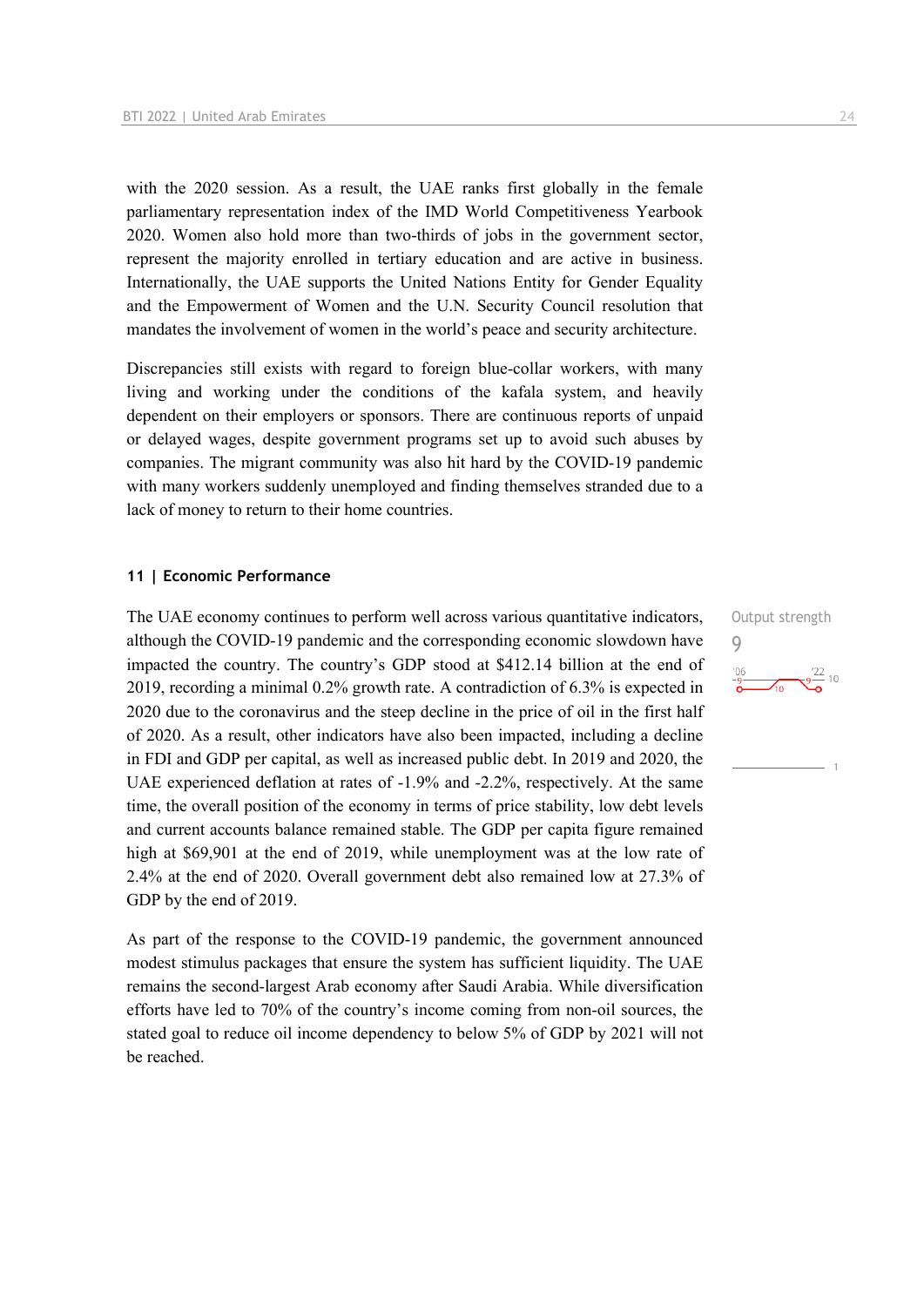#### **12 | Sustainability**

Environmental issues have steadily grown as priority for the UAE government, although economic considerations and political factors tend to still outweigh the implementation of sustainable environmental policies. Environmental challenges include population growth, widespread and rapid urbanization, high energy demand and usage and industrial development. The UAE uses groundwater at a rate that is 20 times higher than its ability to replenish it. Due to the COVID-19 pandemic, aspects such as tourism have had less of an environmental impact.

The UAE government acknowledges that the challenges to its natural environment are "immense" with the country's large carbon footprint, waste generation, air pollution, and land degradation and desertification listed among the key challenges. The official government strategy is for the UAE "to become a global hub and a successful model of the new green economy, to enhance the country's competitiveness and sustainability and preserve its environment for future generations." In this context, Siemens Energy and the Mubadala Investment Company in Abu Dhabi announced a partnership in January 2021 for investment in and development of advanced technology pertaining to green hydrogen and synthetic fuel production.

The National Climate Change Plan 2017 – 2050 serves as a comprehensive framework to combat the challenges of climate change. The focus is on managing greenhouse gas emissions, expanding environmental governance, and establishing mandatory and voluntarily mitigation and adaptation targets. In 2016, the Ministry of Environment and Water was renamed the Ministry of Climate Change and the Environment. To advance climate change data collection, a UAE Climate Change Research Network was established in January 2021. As part of its second Nationally Determined Contribution (NDC) to the Secretariat of the U.N. Framework Convention on Climate Change (UNFCCC), the UAE announced in December 2020 a target of reducing greenhouse gas emissions by 23.5% by the year 2030.

The UAE is a signatory to the Convention on Biological Diversity (CBD), the Convention on International Trade in Endangered Species of Flora and Fauna (CITES), the United Nations Convention to Combat Desertification (UNCCD), the Convention for Cooperation on the Protection of the Environment from Marine Pollution and the Law of the Sea (UNCLOS) and was the first Arab Gulf state to sign and ratify the Paris Climate Accord.

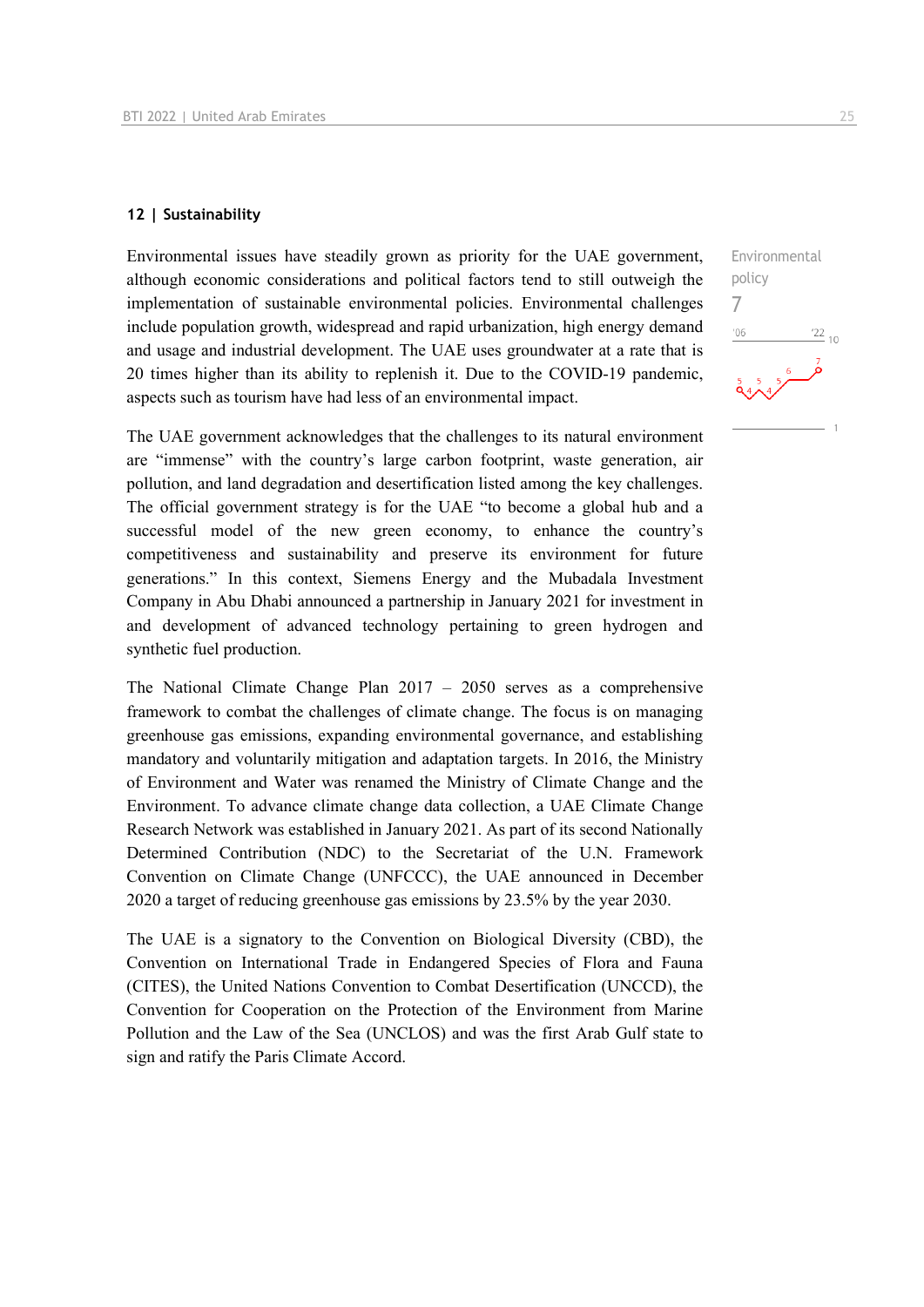The UAE government places very strong emphasis on overall education development and provides large-scale resources to achieve this objective. The overall goal is a complete transformation toward a first-rate education system. Targets to be achieved by 2021 include a 90% upper secondary graduating rate, being in the top 20 countries in the world in terms of PISA scores and eliminating the need of a foundation year for UAE students entering higher education.

In the 2021 federal budget, education was allocated the largest individual share at 15.7%, amounting to \$2.6 billion. In 2019, 1.3% of GDP was allocated to research and development, almost double the amount allocated in 2014. The UAE already offers citizens free comprehensive education from kindergarten to university. A National Strategy for Higher Education was launched in November 2017 with 33 specific initiatives in order to focus "on graduating specialized and professional generations in the vital sectors to become the cornerstone of the knowledge-based economy and to take part in research, entrepreneurship and labor market."

Education reforms have also been implemented at the primary and secondary level, with bodies such as the Abu Dhabi Education Council, and Dubai's Knowledge and Human Development Authority established to ensure high accreditation and teacher qualification standards. The UAE is home to more than 40 leading international universities in addition to national institutions, such as the Emirates University, the Higher Colleges of Technology and Zayed University. Initiatives launched in 2019 and 2020 include establishing the Dubai Digital Hub, the Sharjah Research, Technology and Innovation Park and the opening of the Mohammed Bin Zayed University of Artificial Intelligence. The launch of the UAE Mars Mission in 2020 one achievement resulting from these efforts. There is increasing interest among UAE nationals in technical academic programs, such as those on space research.

The country's advances in education are reflected in a steady increase in the U.N. Education Index, where the UAE scored a high mark of 0.802 in 2019, compared to 0.738 in 2017 and 0.677 in 2007. Due to its investment in education, in particular in the gradual expansion of online learning platforms, the UAE was able to maintain education delivery even with COVID-19 restrictions and the closing of schools. Due to the presence of international university programs in the country, more nationals also opt for studying domestically rather than undertaking their education abroad, as has traditionally been the case. This is also due to the increased availability of online learning platforms and, in  $2020 - 2021$ , the travel restrictions in place due to COVID-19.

Education policy / R&D 8 $\frac{22}{10}$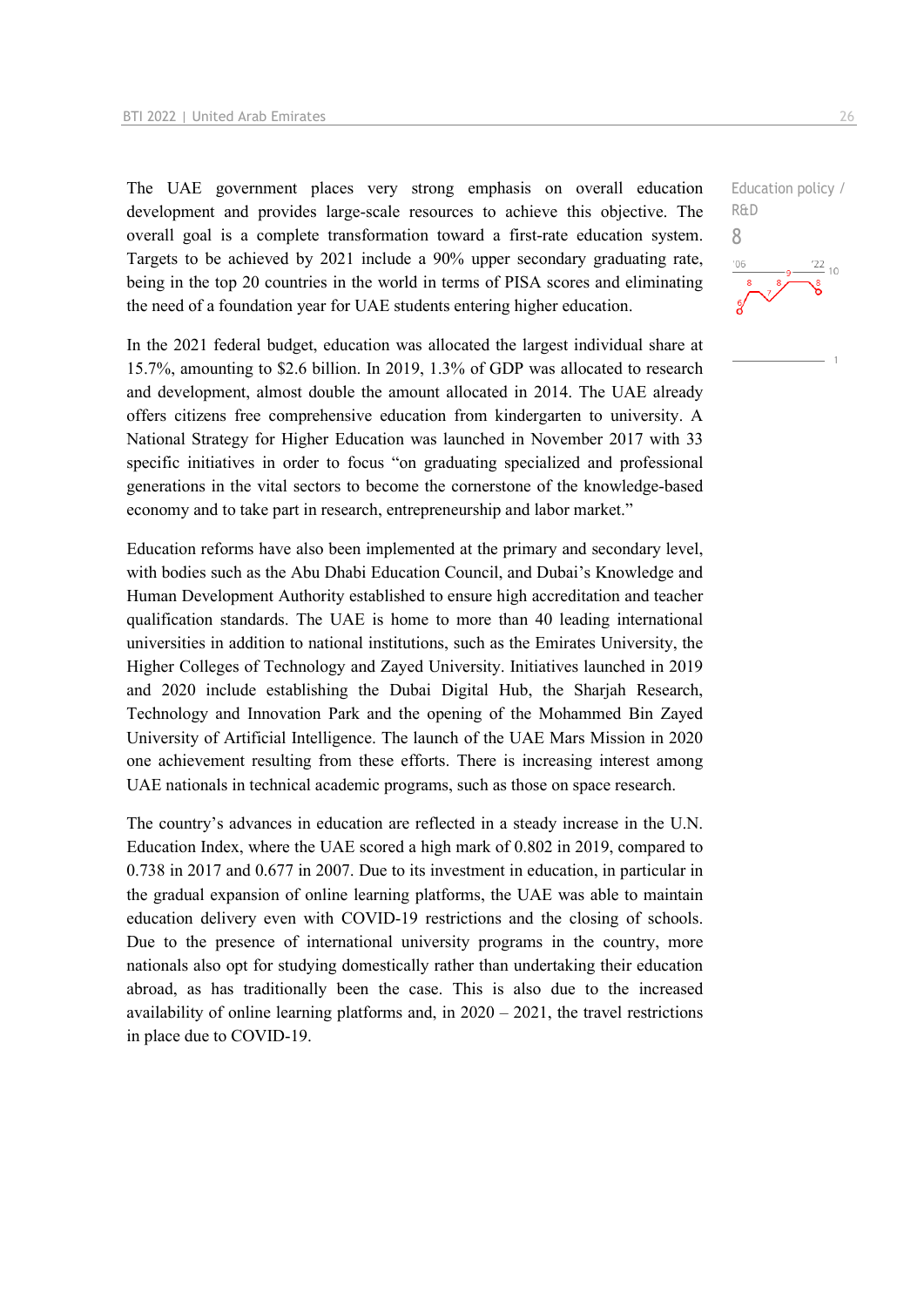## Governance

### I. Level of Difficulty

Structural constraints on the UAE leadership's ability to govern are minimal. This is primarily due to the fact that the ruling families have a basic monopoly over the decision-making process. As a result, government policies are implemented without much delay and interference. There is also an emphasis on anticipating issues and problems, with numerous initiatives on subjects such as climate change, cybersecurity and innovation reflecting a pro-active agenda. The UAE government has also invested heavily in education in order to increase the capabilities of its national labor force.

Several constraints exist stemming from the UAE's natural environment and geographical location. Due to the desert condition, the UAE is heavily dependent on desalination for its water supply and on importing much of its food supply. Discussions were held in April 2020 in the GCC about establishing a regional food security system. Geo-strategically, the UAE must contend with its two significantly larger neighbors, Saudi Arabia and Iran, and is located close to the strategic Strait of Hormuz, through which up to 30% of the daily production of oil flows.

The COVID-19 pandemic has acted as a restraint, as some government plans were delayed, and contingency plans had to be initiated to deal with many of the pandemic's consequences. Most significant was the delay of the World Exhibition October 2020 to October 2021, which had been widely anticipated in the country to showcase the UAE's achievements and progress. The downturn in tourism impacted the country's economic diversification progress. At the same time, COVID-19 demonstrated that the investment in health care services made over previous decades has paid off, since death rates did not skyrocket as the pandemic spread throughout the country and region.

While there is strong civil society engagement within the context of community service in the UAE, there is an even stronger determination by the government to restrict any civil society organizations that engage politically or that intent to raise political issues. In particular since the 2011 Arab Spring, the UAE government has actively moved against any institutions or movements that it sees as infringing on its political authority. For example, members of the al-Islah movement (the local branch of the Muslim Brotherhood) have been imprisoned and the movement itself has been declared a terrorist organization. Human rights activists have also been given lengthy prison sentences, including Ahmed al-Mansour who was sentenced to 10 years in prison in May 2017.

Structural constraints  $\overline{\phantom{a}}$  $\frac{22}{10}$  $'06$ 

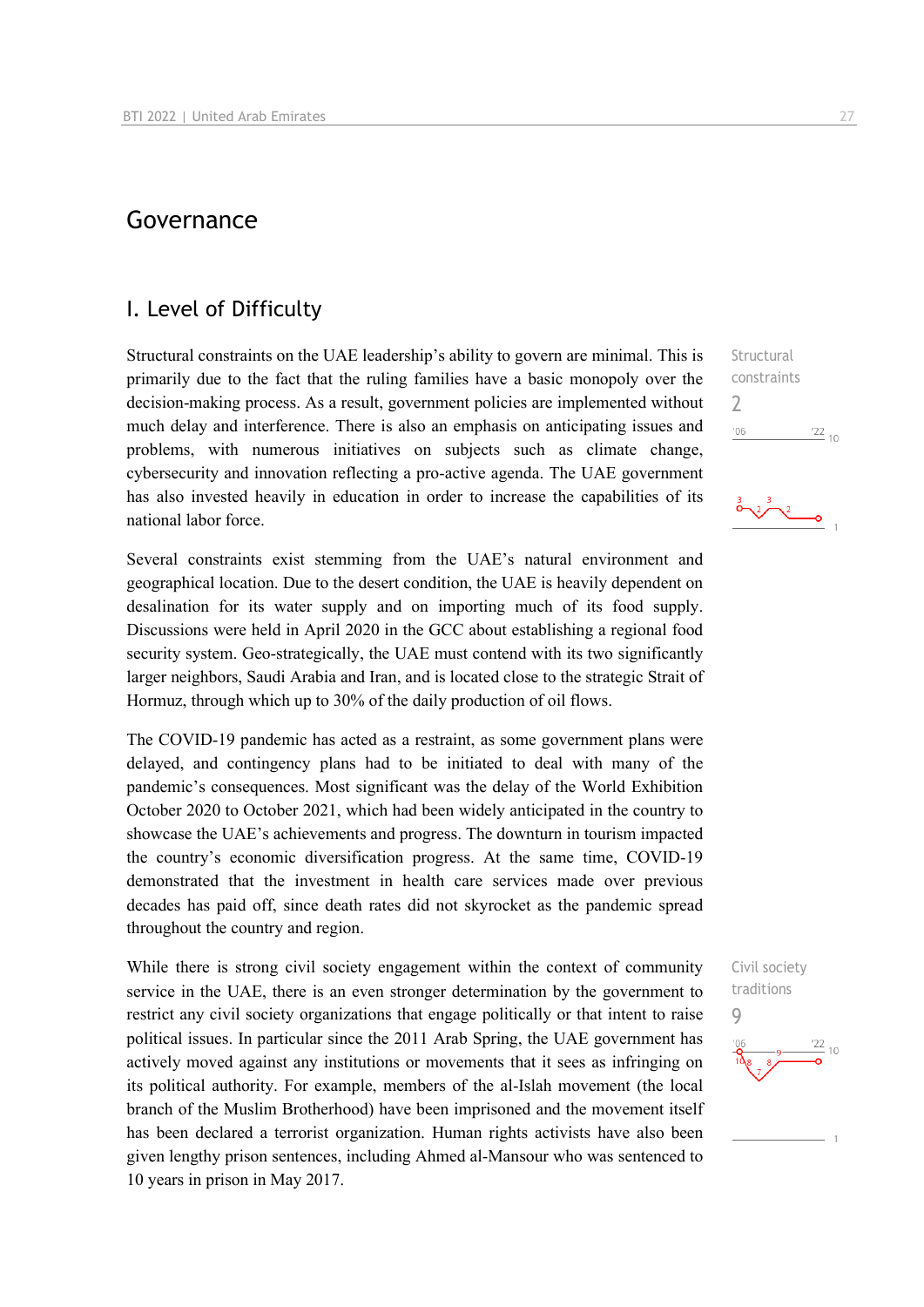In the context of the COVID-19 pandemic, citizens and residents have been called on to contribute to overall community safety, although all engagement is strictly monitored and controlled.

In sum, the number of institutions considered part of an active civil society is small and composed only of a few professional associations and voluntary groups. Instead, the development and maintenance of social trust is accomplished through personal relationships rather than institutionalized organizations.

The UAE has not experienced any significant violent incidents based on social, ethnic or religious differences for several decades including during the 2019 – 2020 review period. The potential for violence remains low given the high legitimacy of the government and a close-nit coherent national identity, which the large majority of the population lines up behind.

At the same time, the UAE is considered a target for extremist groups or of interference from regional actors such as Iran. Given its tough stance against Islamist movements and its participation in the international coalition fighting the Islamic State (IS) group in Iraq and Syria, the UAE has been mentioned as a target by several extremist organizations. Due to the UAE's involvement in Yemen, the Houthi movement has undertaken attacks against UAE troops in Yemen and launched missiles toward targets in Abu Dhabi and Dubai, although no successful missile strike on UAE territory has been recorded. UAE tankers were attacked by aggressors suspected to be from Iran in 2019 in Gulf water, following a rise in regional tensions. There were also reported threats from Iran that it would carry out attacks inside the UAE, should the UAE continue to provide its territory for the United States to launch strikes against Iran. This followed an episode in June 2019 when Iran shot down a U.S. drone that took off from an air base in the UAE.

## II. Governance Performance

#### **14 | Steering Capability**

The UAE maintains a very clear sense in terms of its priorities regarding economic development and the overall strategic direction of the country. As far as political transformation is concerned, decisions are contingent on how this affects regime security. All government agencies engage in regular strategic planning processes which are also subject to review and adjustment as required.

This process takes places both at the federal and the individual emirate level. Individual emirates are guided by strategic documents, the "Abu Dhabi Plan 2030" or "Dubai's Plan 2021." At the federal level, the defining strategy has been the





#### Question Score

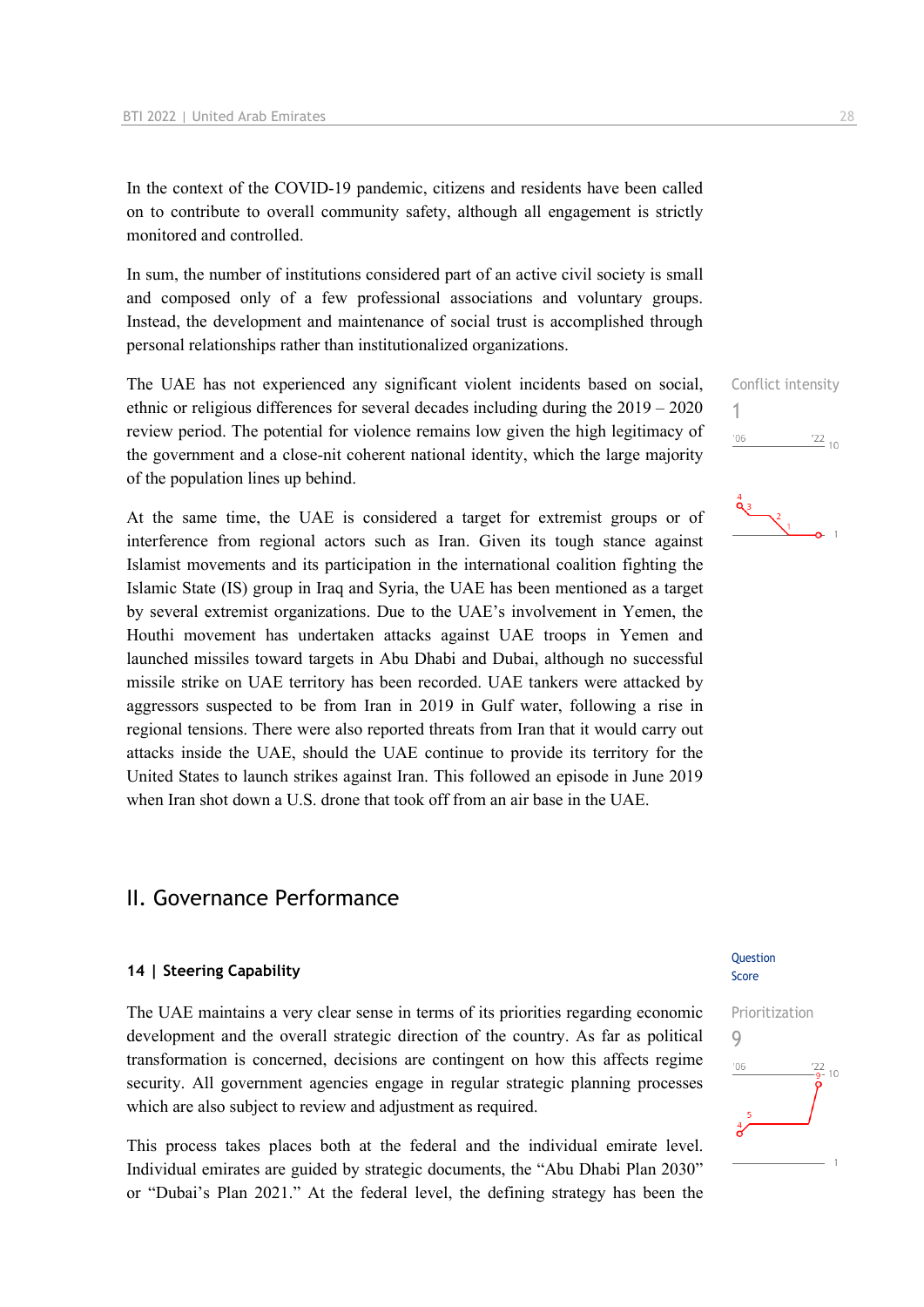UAE's Vision 2021 document, which outlined the priorities as follows: a cohesive society and preserved identity; a first-rate education system; world-class health care; a competitive knowledge-based economy; a safe public; a fair judiciary; sustainable environment and infrastructure; and a strong global standing. For each of these areas, specific performance indicators were provided that set out goals to be reached. In 2015, a 550-strong government task force was put together to monitor progress toward the 2021 goals and executive committees meet on a regular basis. While a final assessment will have to wait until the beginning of 2021, it is already clear. based on economic and social indicators. that the UAE will accomplish many of the goals to which it aspires.

The National Innovation Strategy, launched in 2014, aims to make the country the most innovative nation in the world by 2021. One key component has been a National Space Strategy launched in March 2019, which led to the launch of the Mars Hope orbiter in July 2020. A new Ministry of Possibilities was also established in April 2019 with the aim of adopting innovative models and working methods to tackle current and upcoming challenges.

The COVID-19 pandemic has not impacted the prioritization in any significant manner. While some projects have been delayed as a result, none have been canceled. With widespread testing, very restrictive travel measures, and a relatively successful roll-out of the vaccination campaign, the UAE has made a widespread effort to mitigate the impact of the pandemic as much as possible.

The bottom line is that the UAE's governance structure can be said to be largely successful in planning and executing its development strategies.

The UAE strongly prioritizes moving toward achieving its stated goals. With regard to the majority of issues outlined in the UAE's Vision 2021, substantial progress has been achieved in diversifying the economy, improving educational and health care standards, promoting national identity, and integrating innovation into national plans. Prime Minister Mohammed Bin Rashid highlighted some of these achievements in remarks made in January 2021, which included introducing strategic planning principles to government agencies, carrying out legislative reform, shifting 2,500 government services from traditional to smart interfaces and restructuring the government to keep pace with the rapidly changing world. As a result, the UAE ranks first globally in several competitiveness fields and 25th overall out of 141 countries in the 2019 Global Competitive Survey.

A concrete example of policy implementation is the launch and successful entry into orbit of the Mars Hope mission from July 2020 to January 2021. With it, the UAE became the first Arab country to complete an interplanetary mission. The UAE has already set its sights on 2071, the 100th anniversary of its independence with the prime minister outlining "a long journey ahead with a brighter future." In this context, the COVID-19 pandemic has done little to divert the government from

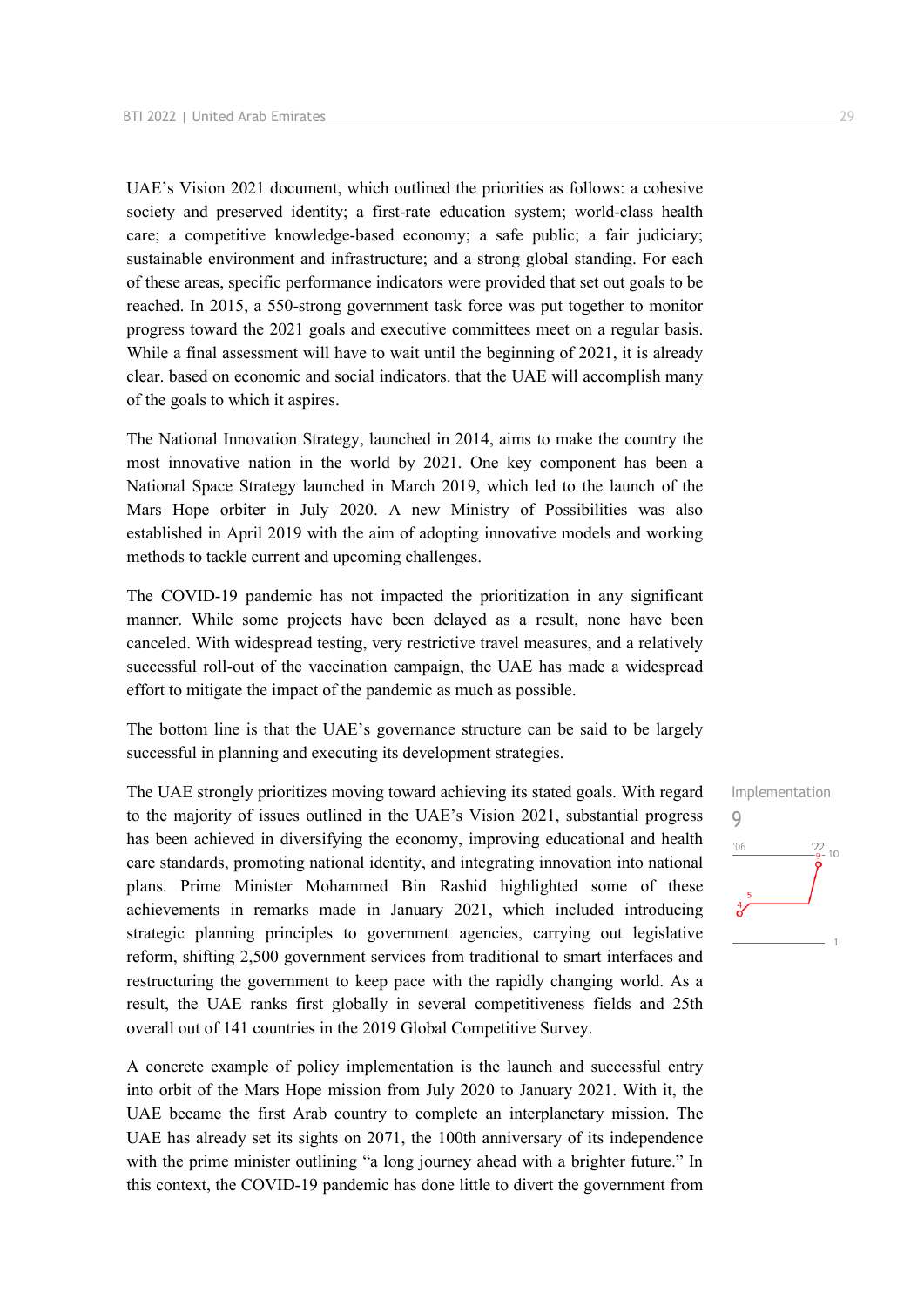its path, which is underscored by a conviction that only a forward-looking agenda can ensure continued stability. While the UAE does have to deal with the economic consequences of the virus, this has strengthened rather than weakened its determination to undertake changes that can accommodate future challenges.

UAE government policy can be considered pragmatic and flexible, with a readiness to review performance and make adjustments as needed during annual government meetings. The overall strategic framework and goals and priorities are largely maintained, and actual policy implementation is under constant evaluation to ensure that progress is achieved. A new structure for the UAE government was approved in July 2020 with the aim rendering it more "agile" than it was previously; this included the merger of 50% of federal authorities into other authorities or ministries and the creation of new government CEO positions in specialized sectors such as cybersecurity, digital government, and strategy and innovation.

A critical endeavor is engagement with a wide array of regional and international partners in order to import best practices and cooperate with leading technological companies that can support the country's development. Criticism of certain UAE policies, such as the lack of political rights and what are seen as increased authoritarian tendencies, or its military involvement in Yemen and Libya, is acknowledged inside the country and can at times lead to adjustments in policies.

The normalization treaty with Israel signed in August 2020 includes an important component on technology exchange and trade. Overall, the UAE display significant flexibility in policymaking. This was also visible in light of the COVID-19 pandemic, with the government immediately implementing a wide array of policy responses, such as drive-in vaccination centers, to ensure a proper response.

#### **15 | Resource Efficiency**

The UAE by and large makes efficient use of its available human, financial and organizational resources. Its policies are aimed at continually improving government's services and public administration. A government performance management system has been implemented to monitor and measure government performance against the goals laid out in Vision 2021.

Significant emphasis is also placed on elevating the educational and operational skills of UAE nationals in order to gradually lessening the country's reliance on large numbers of expatriate laborers. In 2020, a new 10-year golden residency program was announced for people with special skills, for example, in areas such as engineering, biotechnology or artificial intelligence. The UAE ranks fourth overall in the 2019 World Competitiveness Index in terms of public sector performance.



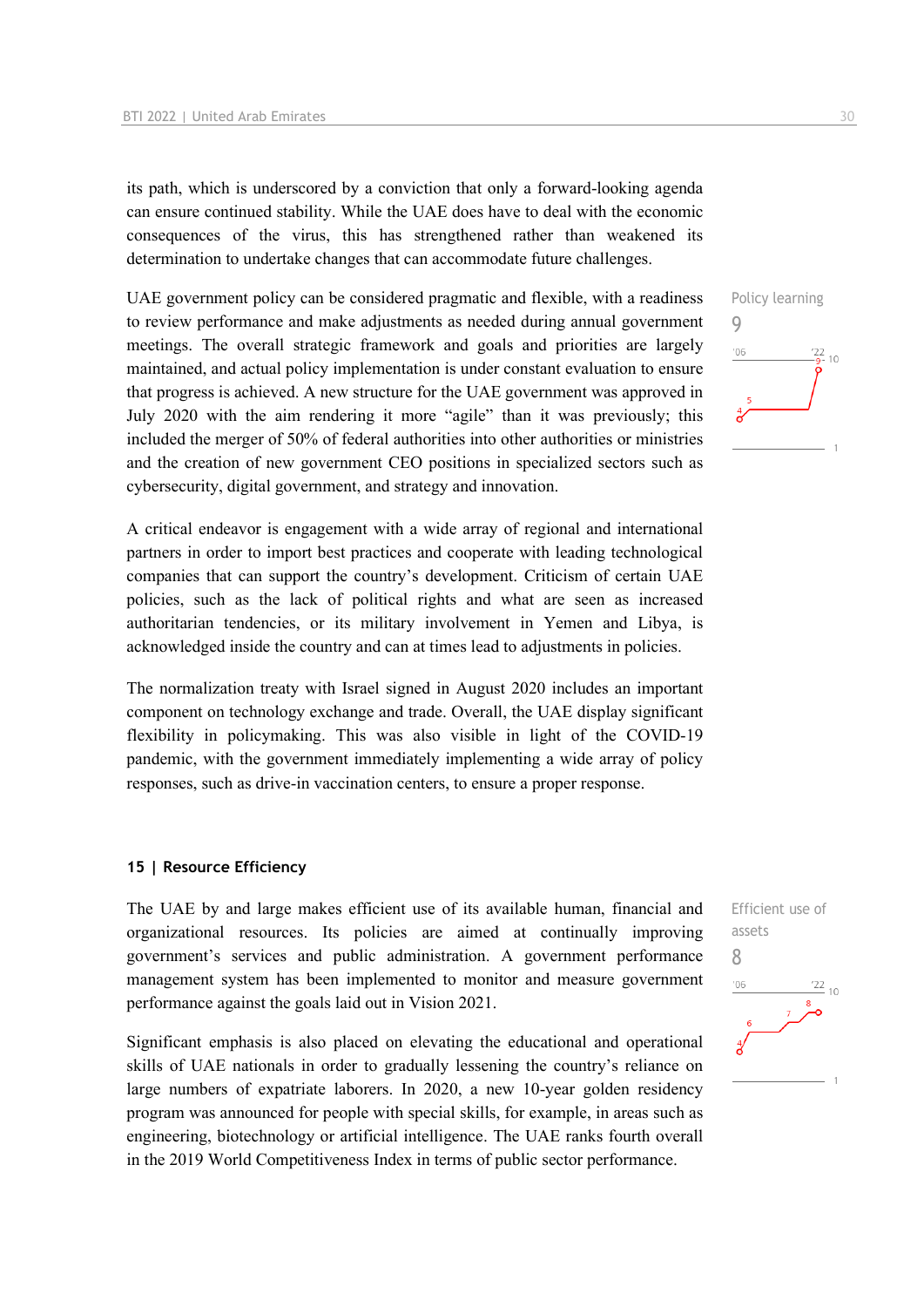One drawback remains the lack of transparency with regard to budget planning and implementation, as well as in terms of the division between public and private wealth, in particular the wealth of the ruling family. UAE nationals also continue to prefer working in the public rather than the private sector, due to better pay and shorter working hours. This at times impacts government efficiency.

Due to both its small national population as well as centralized decision-making, the UAE is able to present coherent policies in which conflicting objectives are removed prior to implementation.

Emphasis is also placed on ensuring that ministries and agencies work within the framework of government strategies. To achieve greater coherence, annual government retreats and regular review processes are held to assess the effectiveness of policy decisions.

Conflicting interests are visible at the level to emirate-to-emirate relations within the UAE federal structure, although many existing differences are never publicly acknowledged. In particular, relations between the emirates of Abu Dhabi and Dubai can be subject to tensions. Examples include the decision to launch a boycott of Qatar in 2017, which Dubai saw as negatively impacting its business interests, or competition between the two emirates over similar economic sectors. Abu Dhabi does not always agree to Dubai's open-door policy as it sees this a potential threat to the country's overall security. As the largest and most resource-rich emirate, Abu Dhabi, however, tends to dictate federal policy.

The UAE government is publicly committed to fighting corruption and has put various anti-corruption mechanisms in place. It ratified the United Nations Convention against Corruption in 2006, joined the Arab Anti-Corruption and Integrity Network in 2008, and established the State Audit Institution (SAI) as a federal audit authority overseeing the use of public funds in 1976.

Article 62 of the UAE constitution prohibits government ministers from undertaking any other professional or commercial occupation while in office while the UAE's Penal Code Articles 234 – 239 outline provisions for anti-bribery and corruption and the penalties to be imposed for corrupt actions. UAE anti-corruption initiatives are regularly publicized, such as the announcement in July 2020 of the arrest of a Ministry of Interior official and two accomplices.

Despite this public commitment, the fact that judicial decisions are subject to political review can mean that certain corruption is ignored or overlooked. There are also regular references to illicit activities that take place at the emirate level. The Carnegie Endowment for International Peace released a study in July 2020 entitled, "Dubai's Role in Facilitating Corruption and Global Illicit Financial Flows." Other shortcomings include the continuing lack of transparency over state budgets and the government's procurement process, as well as the overlap that exist between public and private business affairs.



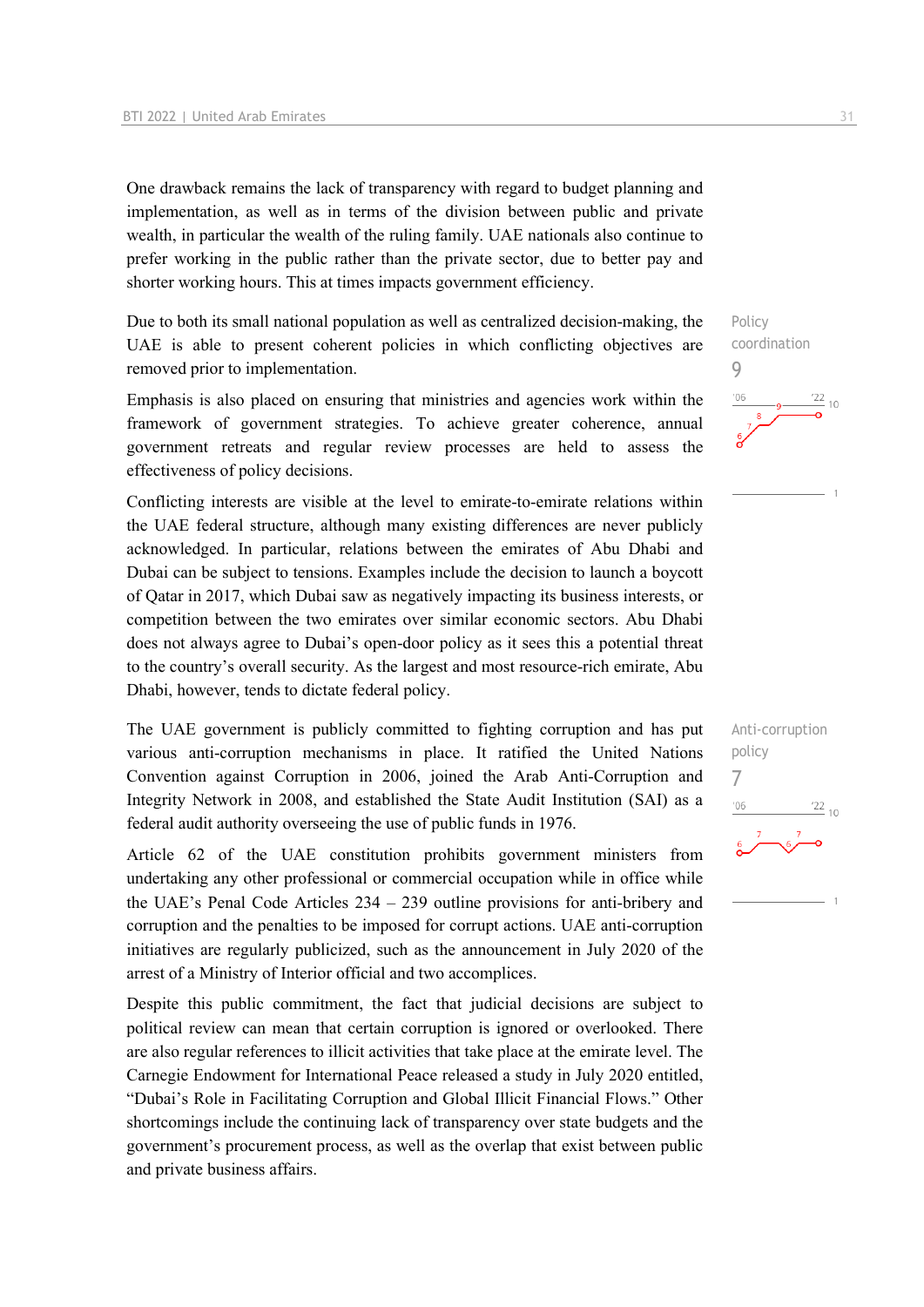#### **16 | Consensus-Building**

There is a clear and consistent consensus among all major political actors in the UAE about the country's policies, its current direction and the stated path forward. The government and the ruling family are seen as highly legitimate which translates into strong support for government policies. This, however, does not mean that there is a consensus about the transformation of the UAE into a democratic system along Western lines with clear institutional divisions and limitations, political parties, and regular elections. Instead, the emphasis in the UAE is on the concept of good governance rather than political reform and decentralization. The UAE's ambassador to the United States, Yousef al-Otaiba, stated in September 2020 that "because we're not a democracy we have to be very in tune with what our people want," arguing that the lack of institutional mechanisms actually forces the government to pay close attention to public opinion. In the wake of the 2011 Arab uprisings, previous domestic debates about some needed political reforms have been sidelined and replaced by a near unanimous agreement that the UAE does not require a system along the lines of a liberal democracy. In its place, the government's argument that change must be slow and incremental in order to avoid disrupting fragile societal balances is accepted.

The country's economic distributive policies have ensured that the majority of the population has benefited from the growth of the country. This has contributed to a widespread level of support for the implementation of a market economy and further economic diversification and liberalization efforts. On the economic front, the government has the full support of all major political actors in the country to undertake policies that further cement the UAE's path in this direction. Due to the country's small national population in comparison to its position as a leading oilproducing country, the UAE's financial position has made it possible for everyone to see the tangible benefits of economic growth. As such, there are almost no losers in this equation, or sectors of the population that feel marginalized, with the notable exception of expatriate blue-collar workers. The government's COVID-19 response received strong support from the public, with the majority seeing the measures implemented more effectively than those in many other countries.

Political reformers in the UAE have no ability to influence the government or to overcome anti-democratic actors. Political power is completely centralized, with little tolerance for dissenting views or public calls for reform. In fact, those who call openly for reform and criticize the political elite are jailed and subject to lengthy prison sentences. What the UAE leadership advocates is gradual and incremental reform. This, in turn, also includes political reform, such as the expansion of the national electorate in the country's last parliamentary election in October 2019. But maintaining the stability of the ruling system and the state is clearly prioritized over the need to implement wide-reaching reforms. In order to ensure its predominance,



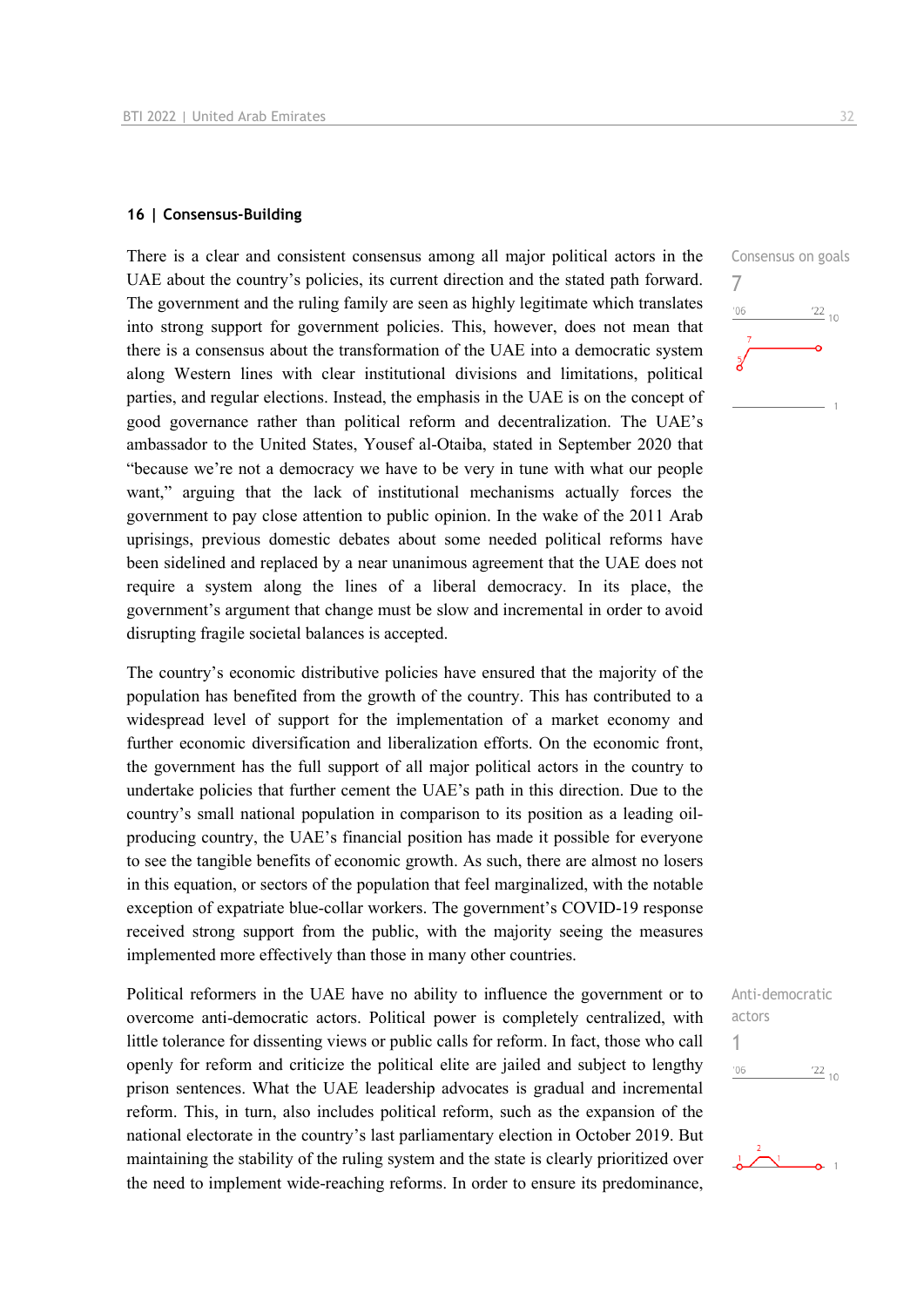the government has put in place a security apparatus that monitors all types of potential political activity in the country. It has also passed legal restrictions in the form of anti-terrorism and cybersecurity legislation that in essence allows the government to intervene against any form of action that it considered harmful to the country. On this front, there is also extensive cooperation at the regional level, including a GCC-wide security agreement that commits every member state to move against any group of individuals suspected of undermining state security. Given the volatile climate throughout the Middle East region, there is no indication that the UAE government will loosen its stance in the coming years.

The homogeneity of the UAE population, combined with the government's monopoly on power and the use of force, means that the UAE authorities are capable of containing any cleavages within society. The ruling families in the UAE are accorded a high degree of legitimacy by the national population. An equally high degree of consensus exists when it comes to the government's course of action. Still, cleavages do exist. Most important is the one between the national Emirati population and the expatriate community. The total UAE population was 9.8 million in 2020, of which only about 1.4 million were UAE nationals while 8.4 million were foreigners. The government pursues nationalization strategies to lessen the country's dependency on expatriate labor (so-called Emiratization strategies), but these have not led to a significant decrease in numbers of foreign workers. Due to the COVID-19 pandemic and its associated economic impact, some foreigners left the UAE, but again this is not considered a permanent trend.

As far as the national population is concerned, two cleavages are significant. One is along generational lines. The UAE has a large young population that seeks increased access to UAE employment opportunities and government support. In response, the government has undertaken numerous initiatives, including a National Youth Agenda and a National Youth Strategy. The government has also named a Minister for Youth Affairs. The second cleavage is at the emirate level between the large emirates of Abu Dhabi and Dubai and the less resource-endowed five northern emirates of Sharjah, Umm al-Quwain, Ajman, Ras al-Khaimah and Fujairah. On the one hand, the federal government provides numerous support programs to promote development in all regions of the UAE. On the other hand, the Emirate of Abu Dhabi holds almost all of the UAE's oil reserves and is considered the primus inter pares such that its decisions by and large determine national policies. While this sometimes leads to emirate-level competition and disagreements, the government does not consider the existing cleavages to be direct threats to state stability.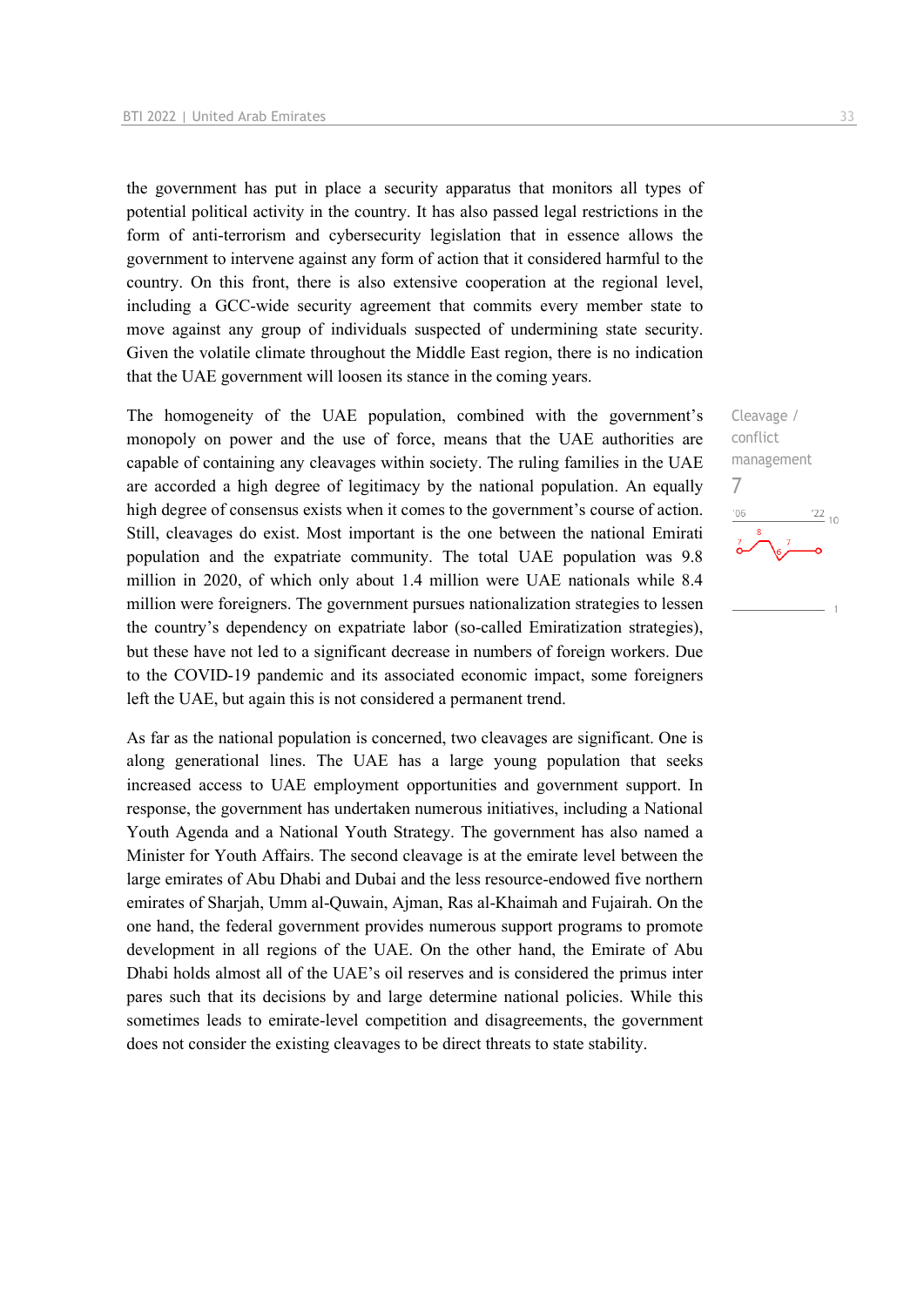In the UAE, civil society organizations are excluded from the policy process. Overall, a structurally developed and active civil society in the Western sense does not exist. In particular, the UAE government undertakes specific steps to prevent civil society from playing any role in terms of policy formulation and implementation or government performance monitoring. What does exist in terms of civil society in the Western political tradition – for example, think tanks, professional organizations or labor unions – is usually government sponsored and controlled. This means that studies by think tanks are published and brought to the attention of the population, but not in terms of being critical of government policy. What is provided space is civil society participation within the context of community development in terms of voluntary association or community engagement. Local communities have been engaged in the COVID-19 response by, for example, assisting with public information campaigns concerning precautionary measures and the government's vaccination strategy.

There are no major historical injustices requiring the government to engage in a reconciliation process. While competition among the individual emirates exists, focusing in part on unresolved territorial issues predating the establishment of the federation, this is not considered disruptive and does not require a formal process of reconciliation. There is a broad commitment to the federation as a whole, and any remaining historical disputes are handled within this framework.

#### **17 | International Cooperation**

International assistance and cooperation are a fundamental component of the UAE's strategy for overall development. While the UAE does not seek financial assistance for its government programs, it does look for regional and international cooperation in terms of expertise and knowhow. One aspect of this approach has been to establish strategic partnerships with countries around the world in order to "advance the UAE's standing economically, to contribute toward sustainable development in the UAE and to enhance global competitiveness," according to the UAE Ministry of Foreign Affairs. Such partnerships exist with all major countries in the world, including the United States, France, Germany, China, South Korea and India, among others. The normalization process with Israel since August 2020 also aims to build relationships with Israeli companies in fields such as cybersecurity and artificial intelligence. In terms of combating the COVID-19 pandemic, the UAE expanded its ties with China, including becoming the first country in the Arab world to roll of the Chinese vaccine.

On the other side of the coin, the UAE is a major donor and contributor to international aid programs worldwide. In May 2016, the UAE announced that it would allocate 15% of its annual budget to humanitarian assistance, thus doubling Civil society participation 3  $-06$  $\frac{22}{10}$ 



Reconciliation n/a  $'06$  $\frac{22}{10}$ 

 $\overline{n/a}$ 

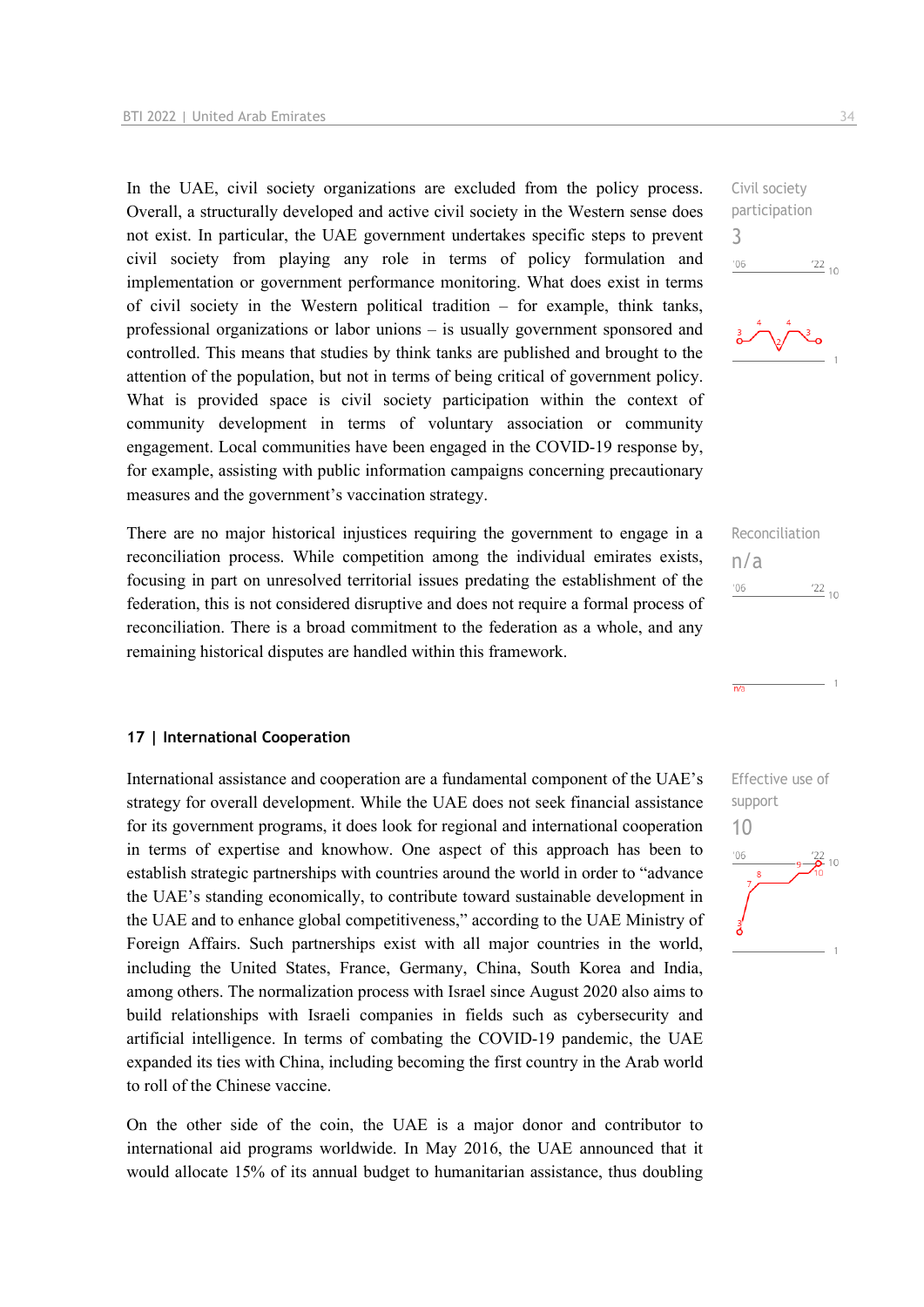its contributions by the year 2020. The OECD has named the UAE as one of the world's largest official development aid donors relative to national income, with \$1.96 billion spent in 2019. Through World Government Summits (held annually in the UAE since the inaugural meeting in February 2015), the country tries to outline agendas for the next generation of governments focused on harnessing innovation and technology.

As part of its strategy to combat the COVID-19 pandemic, the UAE delivered aid to more than 50 countries worldwide, including medical supplies and relief equipment to regional rival Iran in spring 2020. Expanding humanitarian assistance is a stated development goal of the UAE Vision 2021 strategy.

Regionally and internationally, the UAE is considered a credible and reliable partner. The UAE works on numerous levels to establish international credibility and makes consistent efforts to follow up on its commitments. The UAE is a member of numerous international organizations and an active contributor to the goals and objectives of those organizations. The UAE also hosts the International Renewable Energy Agency (IRENA) and numerous field offices of the United Nations. In addition, the country is an active participant in international military coalition forces such as those fighting the Islamic State group or the NATO campaign in Afghanistan. As a result of its involvement, the UAE has drawn praise for their performance from coalition allies. The United States designated the UAE a "major security partner" in late 2020. The UAE has also made a widespread effort to advance the U.N. 2030 Agenda for Sustainable Development, at home and abroad. In December 2020, the U.N. General Assembly accepted a resolution cosponsored by the UAE to declare February 4 the International Day of Human Fraternity. This followed the visit of Pope Francis to the UAE in February 2019 during which the "Document on Human Fraternity for World Peace and Living Together" was signed by both the pope and Sheikh Ahmed al-Tayyeb, the Grand Imam of al-Azhar.

Outside multilateral organizations, the UAE attempts to maintain good relations with a variety of countries worldwide. The signing of the Abraham Accords in August 2020 leading to the normalization of relations with Israel is considered a milestone, given the history of conflictual Arab-Israel relations. The UAE has also shown an increased readiness to follow a more determined national interest policy, including involvement in regional conflict situations. The UAE's participation in the military campaign in Yemen as well as its support for actors in the Libyan civil war have led to criticism. In response, the UAE announced a withdrawal of its forces from Yemen in July 2019, although it continues to support a variety of militias in Yemen through training, material support and advising. The UAE has called for a political settlement in Libya after a U.N. expert panel called out the UAE, among others, for violating the U.N. arms embargo to Libya.

Credibility

 $\frac{22}{10}$ 

8

 $106$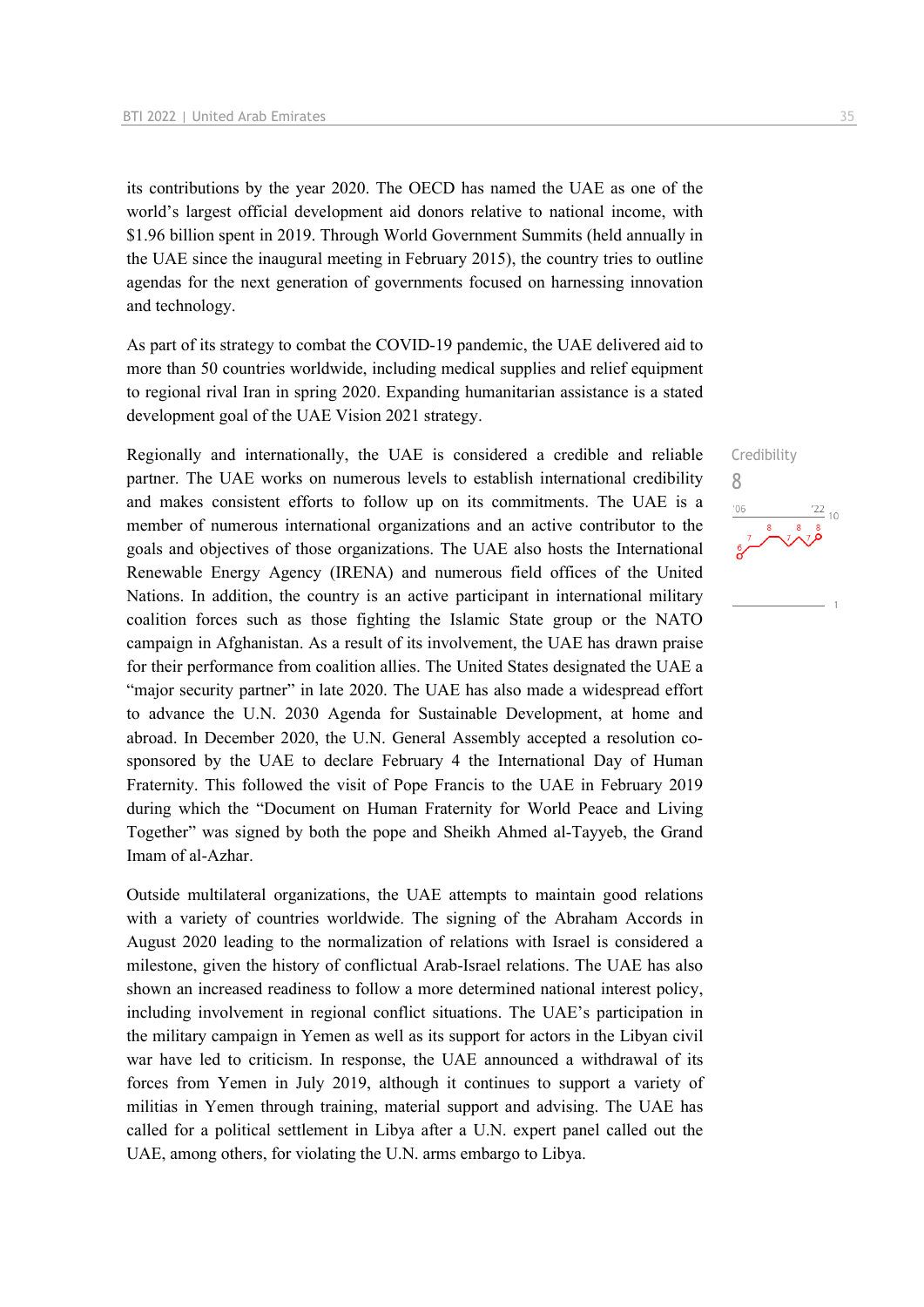The UAE follows a policy of good neighborly ties and supporting regional integration including as a founding member of the Gulf Cooperation Council (GCC) and a member of the League of Arab States (LAS). Ever since the Arab Spring, the UAE has, however, also taken on a very strong policy position against Islamist movements, such as the Muslim Brotherhood, and extremist movements as a whole, which in turn has created tensions with regional neighbors such as Qatar and Turkey. A direct result was a nearly four-year economic and trade boycott of fellow GCC member Qatar, starting in June 2017, which the UAE accused of supporting extremist causes in the Middle East and beyond. The dispute was largely resolved at the GCC summit meeting in al-Ula, Saudi Arabia in January 2021, although UAE Minister of State for Foreign Affairs Anwar Gargash stated that, while relations would be restored, "some issues are easier to fix and some others will take a longer time."

At the same time, there is a public commitment to continuing the work of the GCC.

Inharmonious relations also exist with its regional neighbor Iran, with which the UAE has a territorial dispute over three islands in the Gulf and where the UAE is strongly opposed to what it considers Iranian interventionist policy in the Middle East. As a result, the UAE has called for more coordinated Arab action to counter what it has referred to "ongoing regional interferences in the internal affairs of Arab countries." The UAE however does not want relations with Iran to become openly combative and will de-escalate tensions as it feels necessary. As part of its humanitarian diplomacy, the UAE shipped COVID-19 assistance to Iran throughout 2020. In Yemen, the UAE has partnered with Saudi Arabia in the military coalition against the Houthi movement. By the end of 2020, the war had resulted in more than 100,000 people killed and an extremely serious humanitarian disaster, according to the United Nations. Aware of mounting criticism, the UAE announced a withdrawal of its forces from Yemen in July 2019, although as of early 2021, the withdrawal remains incomplete. On a more positive note, the UAE is engaged in mediating efforts in Sudan to support a peaceful political transition. In the Horn of Africa, the UAE contributed to the peace efforts between Eritrea and Ethiopia in 2018 and had engaged in mediation efforts to de-escalate the fighting in Ethiopia as of January 2021.

The signing of the Abraham Accords with Israel in July 2020 will likely lead to close collaboration with Israeli companies on a variety of fronts, including broad economic cooperation and collaboration specifically on high-level technology. The UAE sees the normalization with Israel also as a contribution to Arab-Israeli peace, as part of the Abraham Accords was an agreement by Israel to refrain from formal annexation of Palestinian territories for the time being.

cooperation 8

Regional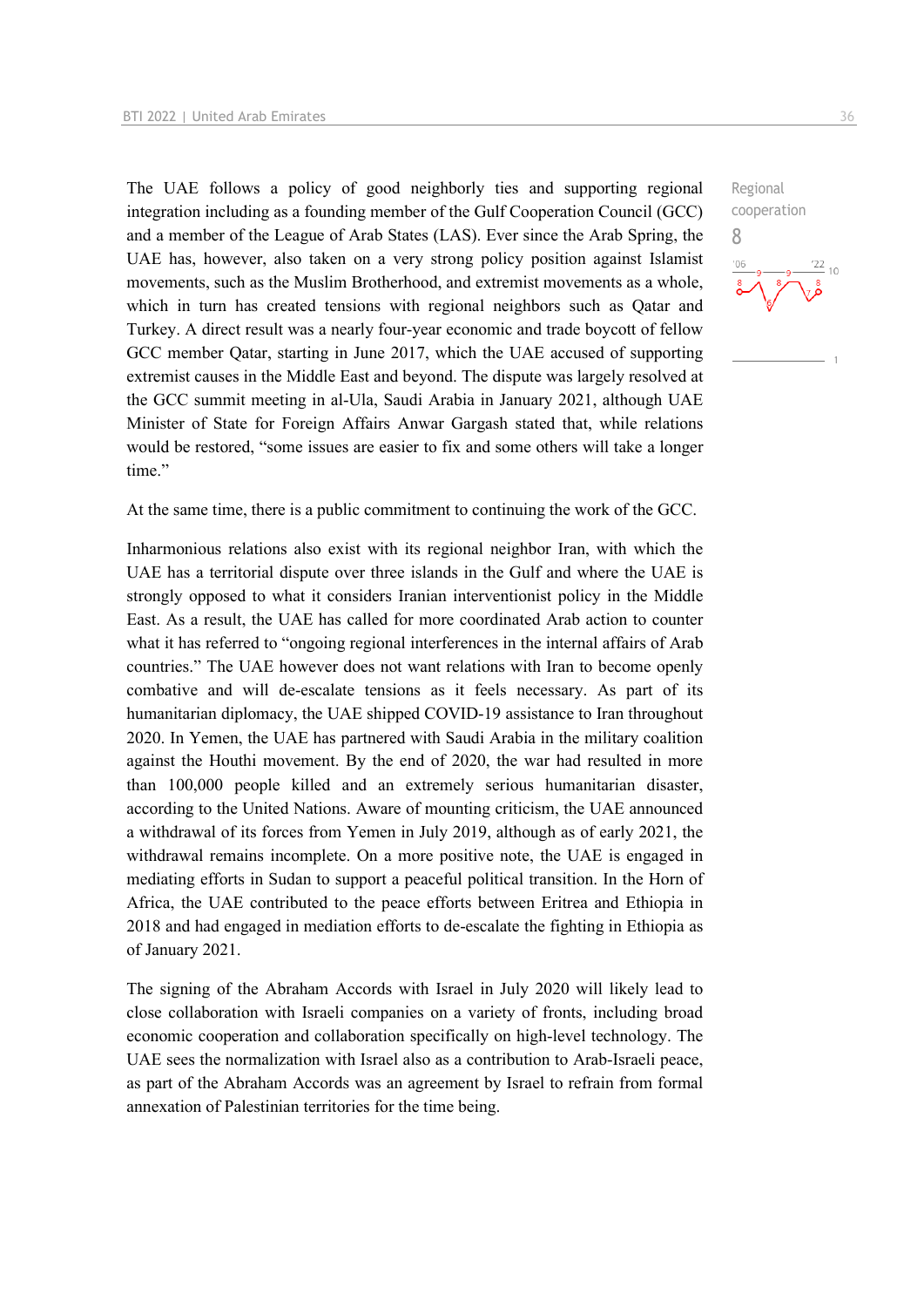## Strategic Outlook

The year 2021 began with the UAE generally in a fairly good position. While the COVID-19 pandemic will continue to dampen the likelihood of a quick return to renewed economic growth, additionally because global oil prices will remain low, the UAE's response to the COVID-19 crisis in terms of policy mechanisms and a good start to its vaccination program likely mean the country will return to some form of normalcy sooner than many other countries in the region. The regional environment also offers reasons for cautious optimism, since the UAE normalized relations with Israel, the crisis over Qatar is moving toward a resolution, and with calls for deescalation regarding the contentious issues of Iran, Yemen and Libya. The incoming Biden administration in the United States could also contribute to a lessening of regional tensions, allowing space for efforts toward promoting regional integration and post-COVID-19 economic recovery.

Overall, the UAE has made tremendous strides in its transformation. The government approaches future challenges more as opportunities than as threats or obstacles. The Golden Jubilee of the 50th anniversary of the UAE's independence will serve as a showcase for its many accomplishments, while the Dubai Expo starting in October 2021 will be an opportunity for the country to present a positive and hopeful outlook to the rest of the world. The UAE's de factor leader Abu Dhabi Crown Prince Mohammed Bin Zayed is considered one of the most effective and strategically focused leaders in the Arab world.

That is not to say that the challenges are not plentiful. There is no pressure to reform the UAE political system. However, heavy-handed authoritarian measures to stifle all domestic dissent and to implement questionable policies in regional conflict zones will continue to draw the attention of many in the international community and lead to unfavorable media coverage and, at times, pushback from actors with which the UAE values its relationship. Both the United States and Europe are unlikely to extend the blank check policy that the UAE has enjoyed in the previous years. While this will not fundamentally change the largely favorable ties that the UAE has created in the past decades, emphasis on reconciliation and substantive engagement in regional peacebuilding would be a good investment in laying the foundation for sustainable development as the Gulf region adjusts to the changes in the international system. The messages and policies promoting tolerance among societies and religions provide a great platform from which the UAE can continue to spearhead increased cooperation regionally and internationally. But it would be equally advantageous if some of the principles of tolerance were extended to those at home who do not necessarily share every view of the UAE government.

On the economic and social front, the UAE will continue to balance the need to maintain domestic growth and advance movement with regard to broad changes taking place at the international level, including possible adjustment to the process of globalization from which the UAE has thus far greatly benefited. While there has been significant emphasis on expanding ties with Asian countries, such as China and South Korea, as alternatives to traditional relations with